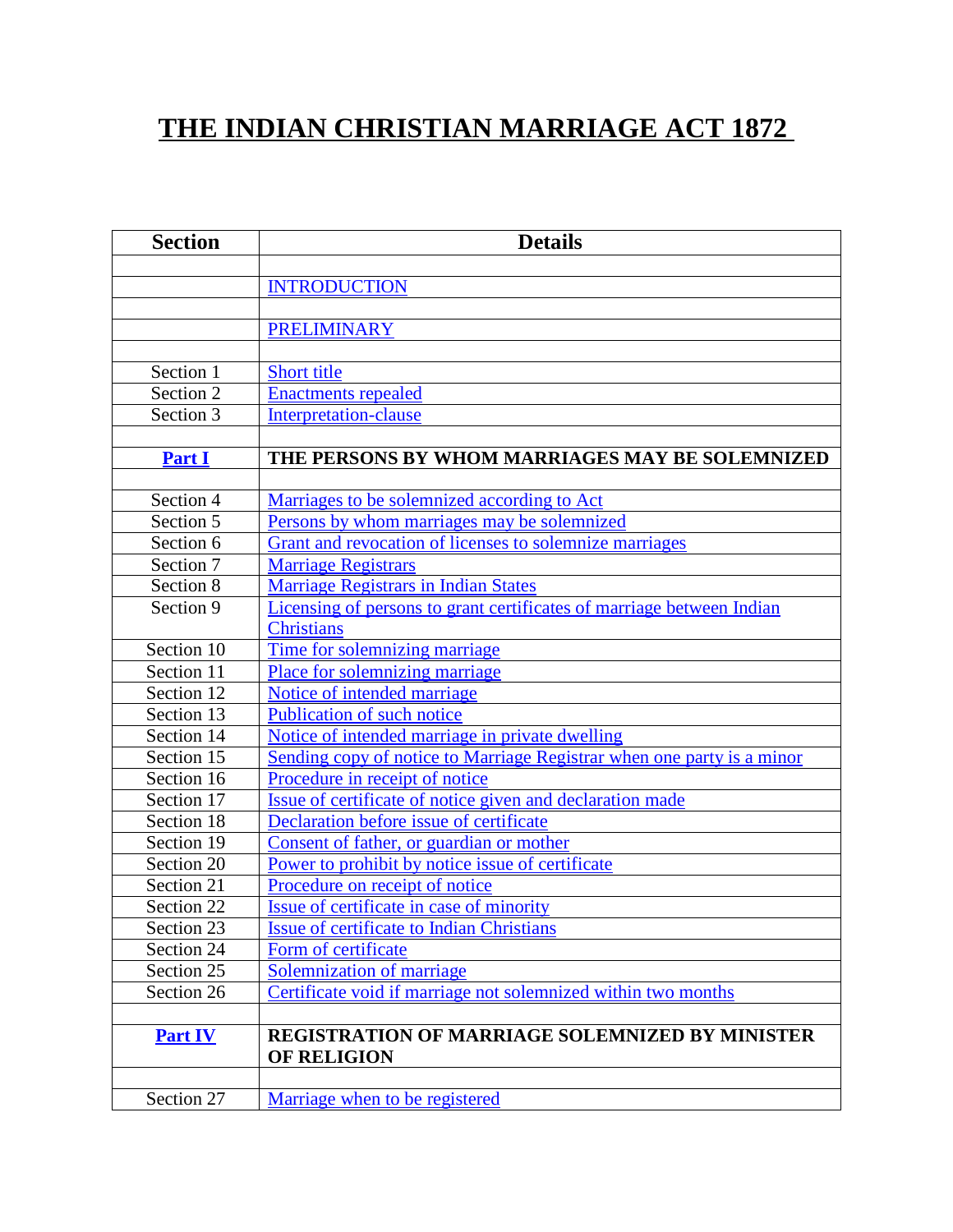| Section 28               | Registration of marriages solemnized by Clergymen of Church of England       |
|--------------------------|------------------------------------------------------------------------------|
| Section 29               | <b>Quarterly returns to Archdeaconry</b>                                     |
| Section 30               | Registration and returns of marriages solemnized by Clergymen of Church      |
|                          | of Rome                                                                      |
| Section 31               | Registration and returns of marriages solemnized by Clergymen of Church      |
|                          | of Scotland                                                                  |
| Section 32               | Certain marriages to be registered in duplicate                              |
| Section 33               | Entries of such marriages to be singed and attested                          |
| Section 34               | Certificate to be forwarded to Marriage Registrar, copied and sent to        |
|                          | <b>Registrar-General</b>                                                     |
| Section 35               | Copies of certificates to be entered and numbered                            |
| Section 36               | Registrar to add number of entry to certificate, and send to Registrar-      |
|                          | <b>General</b>                                                               |
| Section 37               | Registration of marriages between Indian Christians by persons referred to   |
|                          | in clauses $(1)$ , $(2)$ and $(3)$ of section 5                              |
|                          |                                                                              |
| <b>Part V</b>            | MARRIAGES SOLEMNIZED BY, OR IN THE PRESENCE OF, A                            |
|                          | <b>MARRIAGE</b>                                                              |
|                          |                                                                              |
| Section 38               | Notice of intended marriage before Marriage Registrar                        |
| Section 39               | <b>Publication of notice</b>                                                 |
| Section 40               | Notice to be filed and copy entered in Marriage Notice Book                  |
| Section 41               | Certificate of notice given and oath made                                    |
| Section 42               | Oath before issue of certificate                                             |
| Section 43               | Petition to High Court to order certificate in less than fourteen days       |
| Section 44               | Consent of father or guardian                                                |
| Section 45               | Petition where person whose consent is necessary is insane or unjustly       |
| Section 46               | withholds consent                                                            |
| Section 47               | Petition when Marriage Registrar refuses certificate                         |
|                          | Petition when Marriage Registrar in Indian State refuses certificate         |
| Section 48<br>Section 49 | Petition when Registrar doubts authority of person forbidding                |
|                          | Liability for frivolous protest against issue of certificate                 |
| Section 50               | Form of certificate<br>Solemnization of marriage after issue of certificate  |
| Section 51<br>Section 52 | When marriage not had within two months after notice, new notice             |
|                          |                                                                              |
| Section 53               | required<br>Marriage Registrar may ask for particulars to be registered      |
| Section 54               | Registration of marriages solemnized under Part V                            |
| Section 55               | Certificate to be sent monthly to Registrar-General                          |
| Section 56               | Officers to whom Registrar in Indian States shall send certificates          |
| Section 57               | Registrars to ascertain that notice and certificate are understood by Indian |
|                          | <b>Christians</b>                                                            |
|                          | Indian Christians to be made to understand declarations                      |
| Section 58<br>Section 59 | Registration of marriages between Indian Christians                          |
|                          |                                                                              |
| <b>Part VI</b>           | <b>MARRIAGE OF INDIAN CHRISTIANS</b>                                         |
|                          |                                                                              |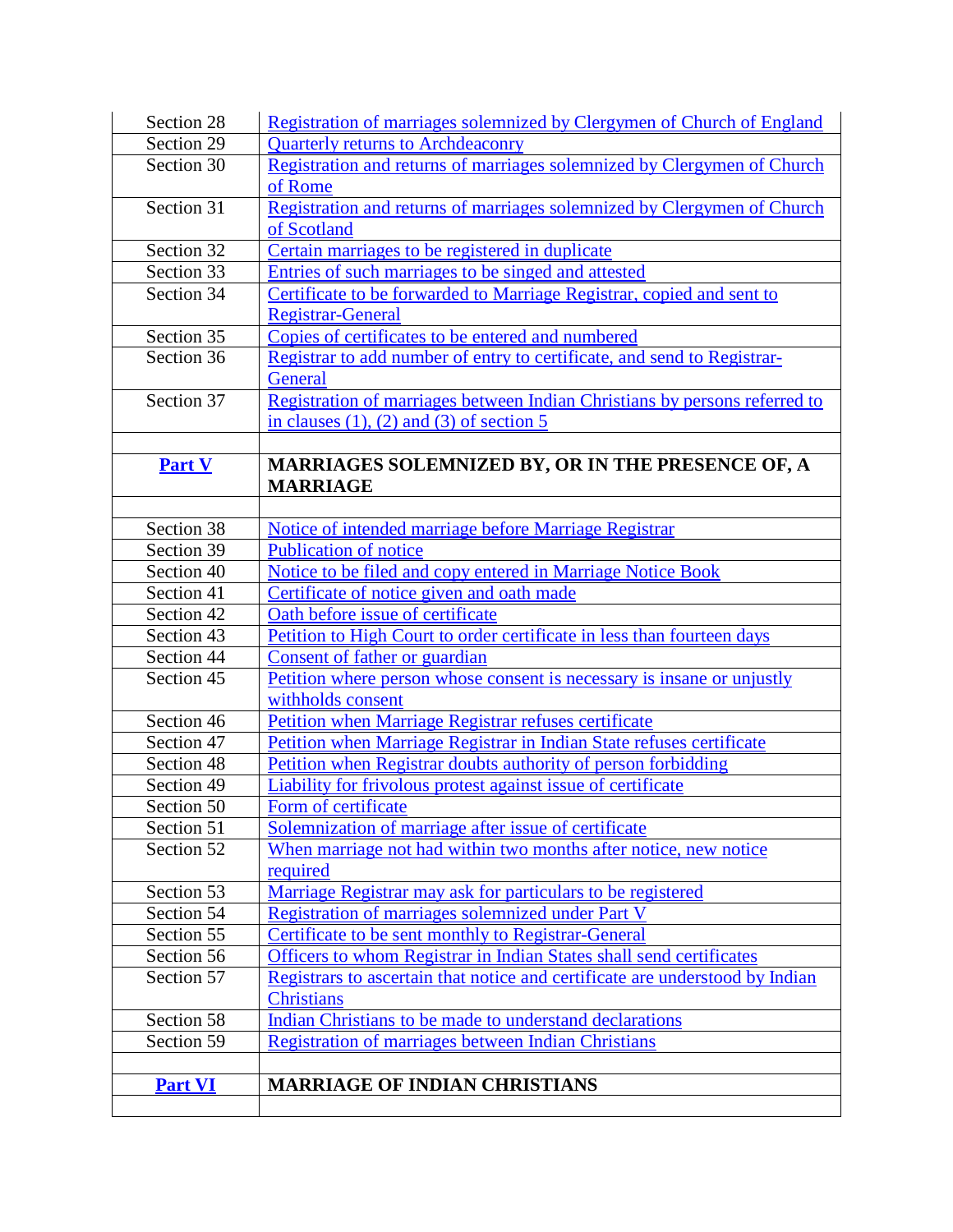| Section 60                                | On what conditions marriages of Indian Christians may be certificate        |
|-------------------------------------------|-----------------------------------------------------------------------------|
| Section 61                                | <b>Grant of certificate</b>                                                 |
| Section 62                                | Keeping of register-book an deposit of extracted therefrom with Registrar-  |
|                                           | <b>General</b>                                                              |
| Section 63                                | Searches in register-book and copies of entries                             |
| Section 64                                | Books in which marriages of Indian Christians under Part I or Part III are  |
|                                           | registered                                                                  |
| Section 65                                | <b>Part VI not to apply to Roman Catholics</b>                              |
|                                           |                                                                             |
| <b>Part VII</b>                           | <b>PENALTIES</b>                                                            |
|                                           |                                                                             |
| Section 66                                | False oath, declaration, notice or certificate for procuring marriage       |
| Section 67                                | Forbidding by false personation, issue of certificate by Marriage Registrar |
| Section 68                                | Solemnizing marriage without due authority                                  |
| Section 69                                | Solemnizing marriage out of proper time, or without witnesses               |
| Section 70                                | Solemnizing without notice or within fourteen days after notice, marriage   |
|                                           | with minor                                                                  |
| Section 71                                | Issuing certificate, or marrying, without publication of notice             |
| Section 72                                | Issuing certificate after expiry of notice, or, in case of minor, within    |
|                                           | fourteen days after notice, or against authorized prohibition               |
| Section 73                                | Persons authorized to; solemnize marriage (other than clergy of Churches    |
|                                           | of England, Scotland or Rome                                                |
| Section 74                                | Unlicensed person granting certificate pretending to be licensed            |
| Section 75                                | Destroying or falsifying register-book                                      |
| Section 76                                | Limitation of prosecutions under Act                                        |
|                                           | <b>MISCELLANEOUS</b>                                                        |
| <b>Part VIII</b>                          |                                                                             |
| Section 77                                | What matters need not be proved in respect of marriage in accordance with   |
|                                           | Act                                                                         |
| Section 78                                | <b>Corrections or errors</b>                                                |
| Section 79                                | Searches and copies of entries                                              |
| Section 80                                | Certified copy of entry in marriage-register, etc., to be evidence          |
| Section 81                                | Certificates of certain marriages to be sent to Central Government          |
| Section 82                                | <b>State Government to prescribe fees</b>                                   |
| Section 83                                | Power to make rules                                                         |
| Section 84                                | Power to prescribe fees and rules for Indian States                         |
| Section 85                                | Power to declare who shall be District Judge                                |
| Section 86                                |                                                                             |
|                                           | Powers and functions exercisable as regards Indian States                   |
| Section 87                                | <b>Saving of Consular marriages</b>                                         |
| Section 88                                | Non-validation of marriages within prohibited degrees                       |
|                                           |                                                                             |
|                                           | <b>SCHEDULES</b>                                                            |
|                                           |                                                                             |
| <b>SCHEDULE I</b>                         | <b>NOTICE OF MARRIAGE</b>                                                   |
| <b>SCHEDULE II</b><br><b>SCHEDULE III</b> | <b>CERTIFICATE OF RECEIPT OF NOTICE</b><br>FORM OF REGISTER OF MARRIAGES    |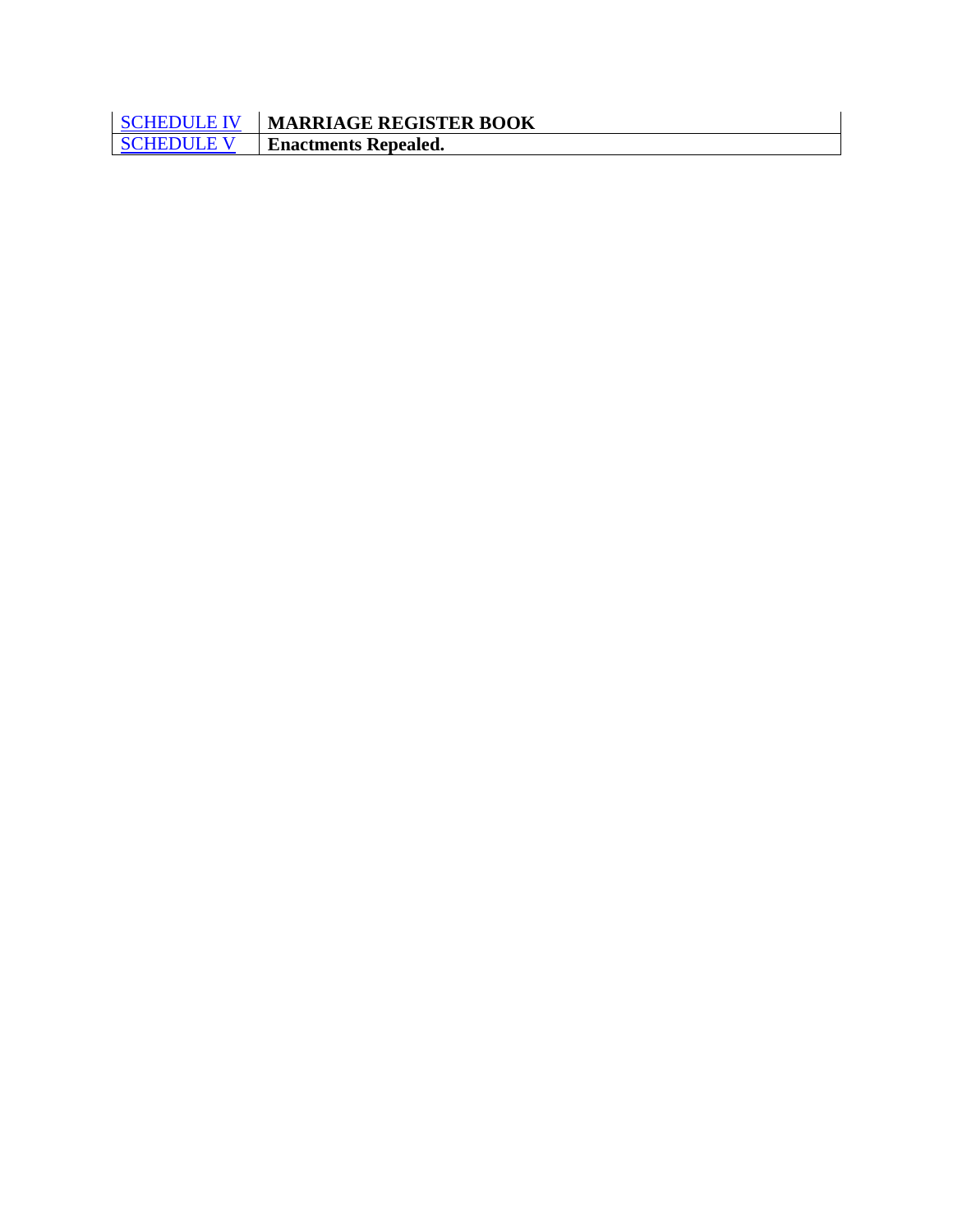# **THE INDIAN CHRISTIAN MARRIAGE ACT 1872**

## **INTRODUCTION**

Many Centuries ago, Christians came to India and settled in this country when East India Company assumed ruling power in India and established its own courts. With the establishment of the Supreme Courts, the Common Law of England was made applicable to India on many subjects including marriage and divorce among the Christian community, on the ground that it was based on the principle of equity, justice and good conscience.

Before the enactment of Indian Christian Marriage Act, 1872 the law relating to solemnization in India of marriage of persons professing the Christian religion was guided by two British Acts, 14 and 15 Vict. C. 40 and 58 Geo. III C.84 and two Indian Acts, Acts 5 of 1852 and 5 of 1865.

## **STATEMENT OF OBJECTS AND REASONS**

The law relating to solemnization in India of marriages of persons professing the Christian religion is at present distributed over two English Acts of Parliament and three Acts of the Indian Legislature.

The object of this Bill is to reduce into a smaller compass and simplify the existing law on this subject by the consolidation of the different enactments referred to, and at the same time, to amend the law in those matters in which it has been shown to be defective.

For example, by Act V of 1865 it is provided that marriages between Native Christians shall be valid where the ages of the contracting parties are not less than sixteen and thirteen years respectively, and where they do not stand in relation to each other within the prohibited degrees of consanguinity or affinity.

It has been very forcibly represented by the President and several Members of the Bengal Christian Association that this provision of the law works injuriously by freeing the children of Native Christian parents from the control which all other parents can legally exercise over their sons and daughters before the latter have attained their majority.

The Bill requires the consent of the parents or guardians of Native Christian to a marriage between them, where the age of either of the parties about to contract such marriage is less than eighteen years, except in cases in which the minors have been altogether separated from their parents or natural guardians, and by reason of such separation are not proposed subject to their control.

There is also some ambiguity in regard to the provisions of the law respecting the submission of returns, and the disposal of the records of the registration of marriages solemnized between Native Christians.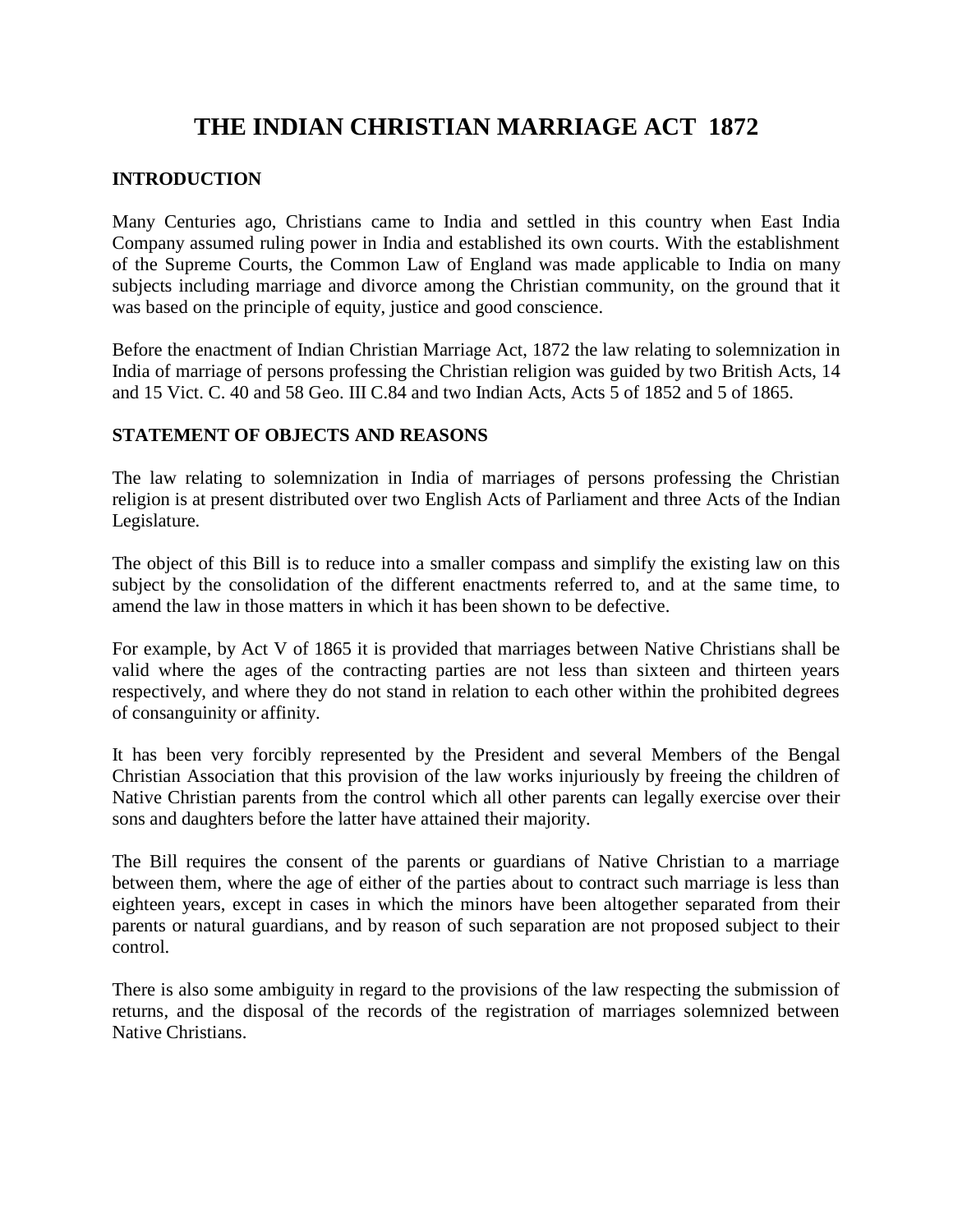The Bill lays down distinctly how such marriages are to be recorded in all cases. and provides for the disposal of the record. It also substitutes for the fixed rates of fees in respect of marriages solemnized by or before Marriage Registrars, a power to the Local Government to regulate such fees and their remission; and lastly, extends the Marriage Law to all places within the territories of Native Princes in alliance with Her Majesty, in respect of marriages between British subjects professing the Christian religion.

## **ACT 15 OF 1872**

The Indian Christian Marriage Act, 1872 (Act 15 of 1872), was enacted on 18th day of July, 1872 to consolidate and amend the law relation to the solemnization in India of the marriages of Christians.

## **LIST OF AMENDING ACTS AND ADAPTATION ORDERS**

- 1. The Repealing Act, 1874 (16 0f 1874)
- 2. The Births, Deaths and Marriages Registration Act, 1891 (2 of 1891)
- 3. The Indian Christian Marriage Act (1872), Amendment Act, 1891 (2 of 1891)
- 4. The Amending Act, 1891 (12 of 1891)
- 5. The Amending Act, 1903 (1 of 1903)
- 6. The Indian Christian Marriage (Amendment) Act, 1911 (13 of 1911)
- 7. The Devolution Act, 1920 (38 of 1920)
- 8. The Repealing and Amending Act, 1928 (18 of 1928)
- 9. The Government of India (Adaptation of Indian Laws) Order, 1937
- 10. The Repealing Act, 1938 (1 of 1938)
- 11. The Independence (Adaptation of Central Acts and Ordinances) Order, 1948
- 12. The Adaptation of Laws Order, 1950
- 13. The Part B States (Laws) Act, 1952(3 of 1951)
- 14. The Repealing and Amending Act, 1952 (48 of 1952)
- 15. The Union Territories (Laws) Act, 1950 (30 of 1950)as amended by Act 68 of1956
- 16. The adaptation of Laws (No. 2) Order, 1956
- 17. The Pondicherry (Extension of Laws) Act, 1968 (26 of 1968)
- 18. The Child Marriage Restraint (Amendment ) Act, 1983 (20 of 1983).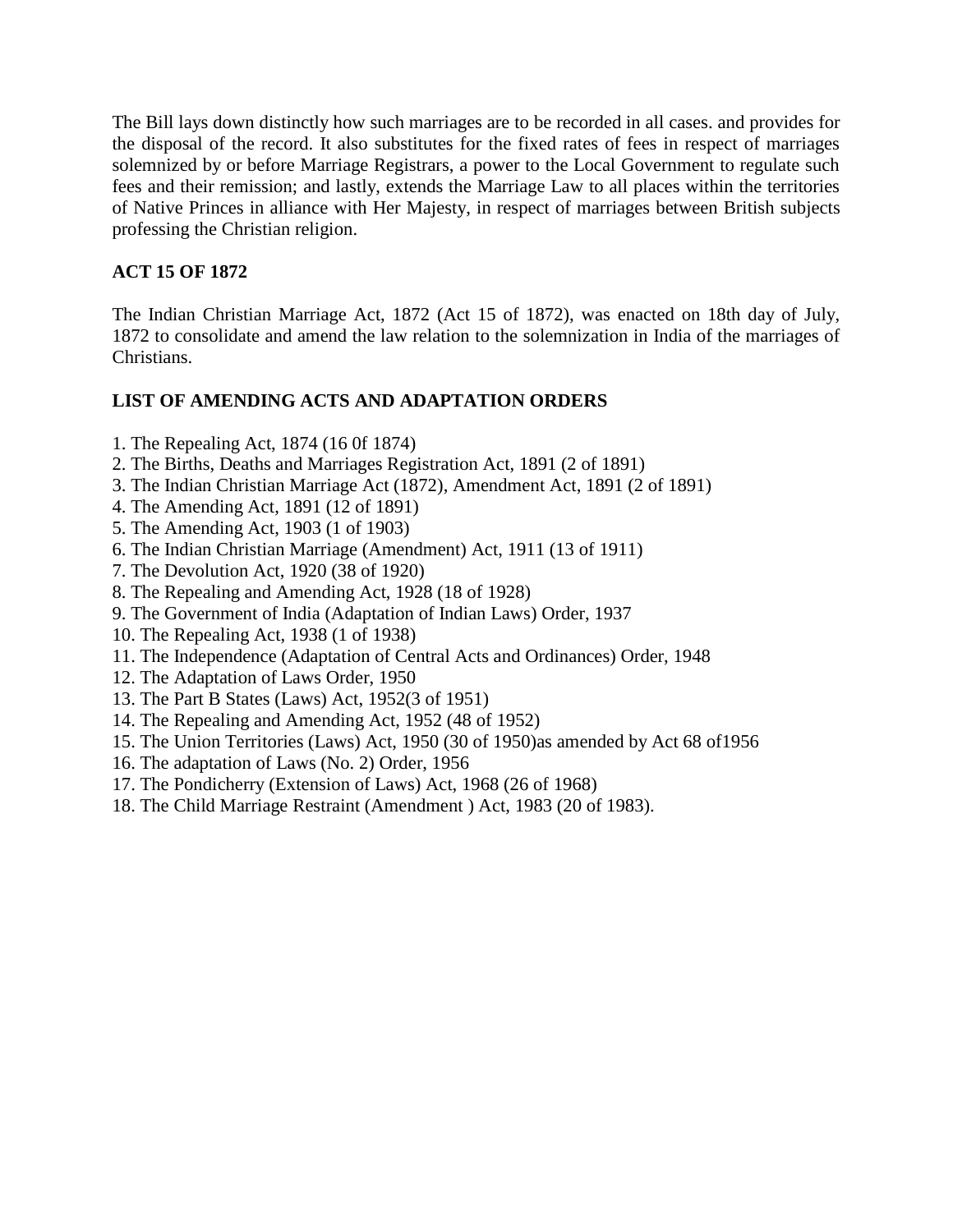# **THE INDIAN CHRISTIAN MARRIAGE ACT 1872 (15 of 1872)**

*An Act to consolidate and amend thee law relating to the solemnization in India of the marriages of Christians. [18th July, 1872* ]

#### **Preamble** —

Whereas it is expedient to consolidate and amend the law relating to the solemnization in India of the marriages of persons professing the Christian religion; It is hereby enacted as follows:-

## **PRELIMINARY**

#### **1. Short title** —

This Act may be called the Indian Christian Marriage Act, 1872.

**Extent**.—It extends to the whole of India except the territories which, immediately before the 1st November, 1956, were comprised in the States of Travancore-Cochin, Manipur and Jammu and Kashmir.

#### **2. Enactments repealed** —

Rep. by the Repealing Act, 1938 (1938), Sec. 2 and Subject or context,—

## **3. Interpretation-clause** —

In this Act, unless there is something repugnant in the subject or context,—

"**Church of England**" and "**Anglican**" means and apply to the Church of England as by law established;

"**Church of Scotland**" means the Church of Scotland as by law established;

"**Church of Rome**" and "**Roman Catholic**" means and apply to the Church which regards the Pope of Rome as its spiritual head;

"**Church** " includes any chapel or other building generally used for public Christian Worship;

"**India**" means the territories to which this Act extends;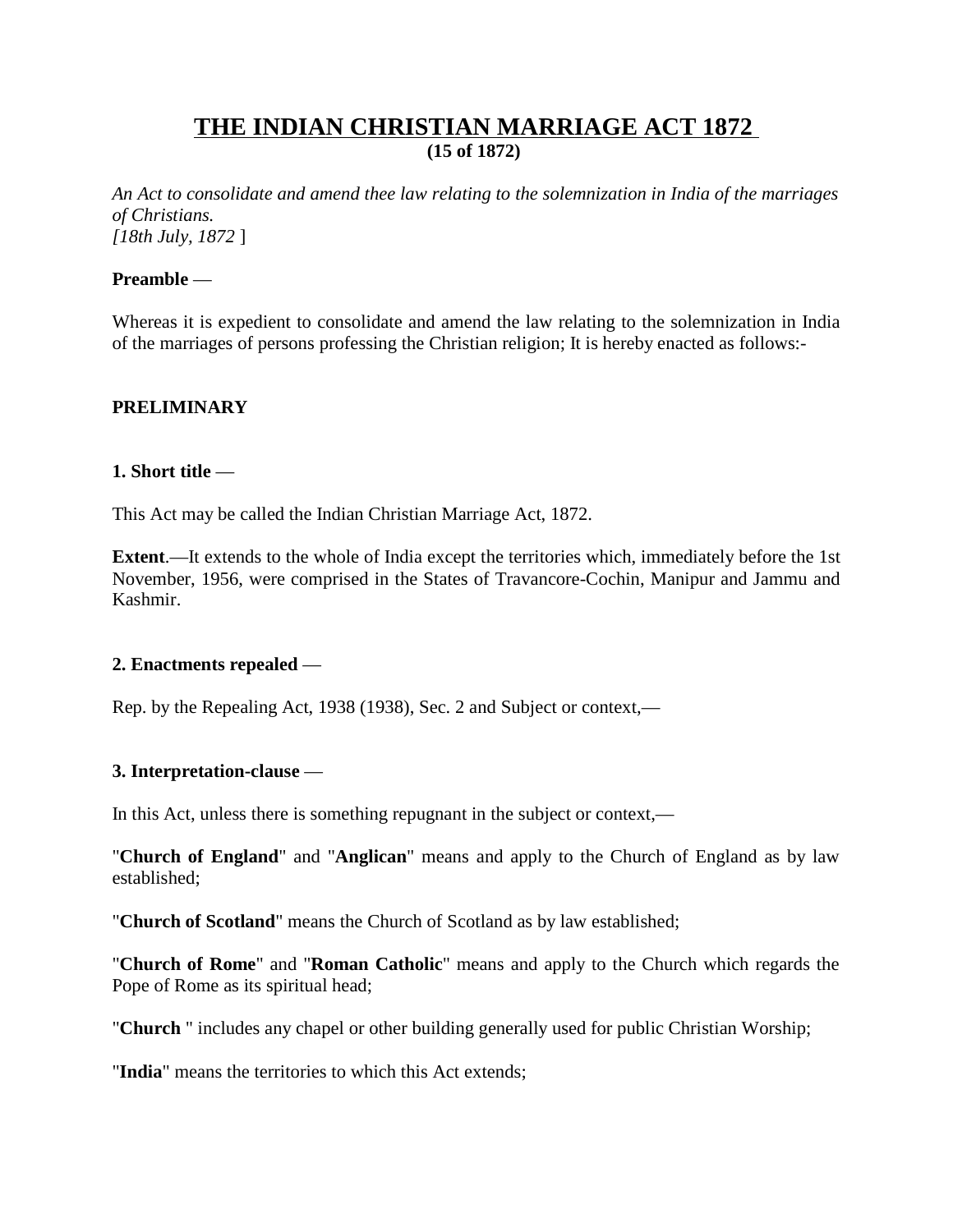"**minor**" means a person who has not completed the age of twenty-one years and who is not a widower or a widow;

the expression "**Christians**" means persons professing the Christian religion;

and the expression "**Indian Christians**" includes the Christian descendants of natives of India converted to Christianity, as well as such converts;

"**Registrar General of Births, Deaths and Marriages**" means a Registrar General of Births, Deaths and Marriages appointed under the Births, Deaths and Marriages Registration Act, 1886 (6 of 1886).

## **STATE AMENDMENT**

**Karnataka**: In section 3, the definition of "Registrar-General of Births, Deaths and Marriages" Shall be substituted as follows:

"`Registrar-General of Births, Death and Marriages' means the Registrar-General of Births, Deaths and Marriages appointed under the Mysore Registrar-General of Births, Deaths and Marriages Act, 1956, 1956." [Mysore Act 20 of 1956, sec. I read with Act 31 of 1973, sec. 5.

## **COMMENTS**

The expression Christian means persons professing the Christian religion and Indian Christian includes the Christian descendants of natives of India converted to Christianity, as well as such converts. Marriages between persons at least one of whom is Christian are governed by the Christian Marriage Act, 1872 (No. XV of 1872). The Act is not only an amending but a consolidating Act and provides a Code in itself. It extends to the whole of India except States of Travancore-Cochin, Manipur and Jammu and Kashmir.

## **Part I - THE PERSONS BY WHOM MARRIAGES MAY BE SOLEMNIZED**

## **4. Marriages to be solemnized according to Act** —

Every marriage between persons, one or both of whom is or are a Christian, or Christians, shall be solemnized in accordance with the provisions of the next following section; and any such marriage solemnized otherwise than in accordance with such provisions shall be void.

## **COMMENTS**

Certain conditions have been laid down for a marriage to be valid under the Act. The parties to the marriage must be Christian as defined under section 3 of the Act or at least one of them must be a Christian and the marriage must have been solemnised in accordance with the provisions of section 5 of the Act by a person duly authorised to do so. The State Governments of the area have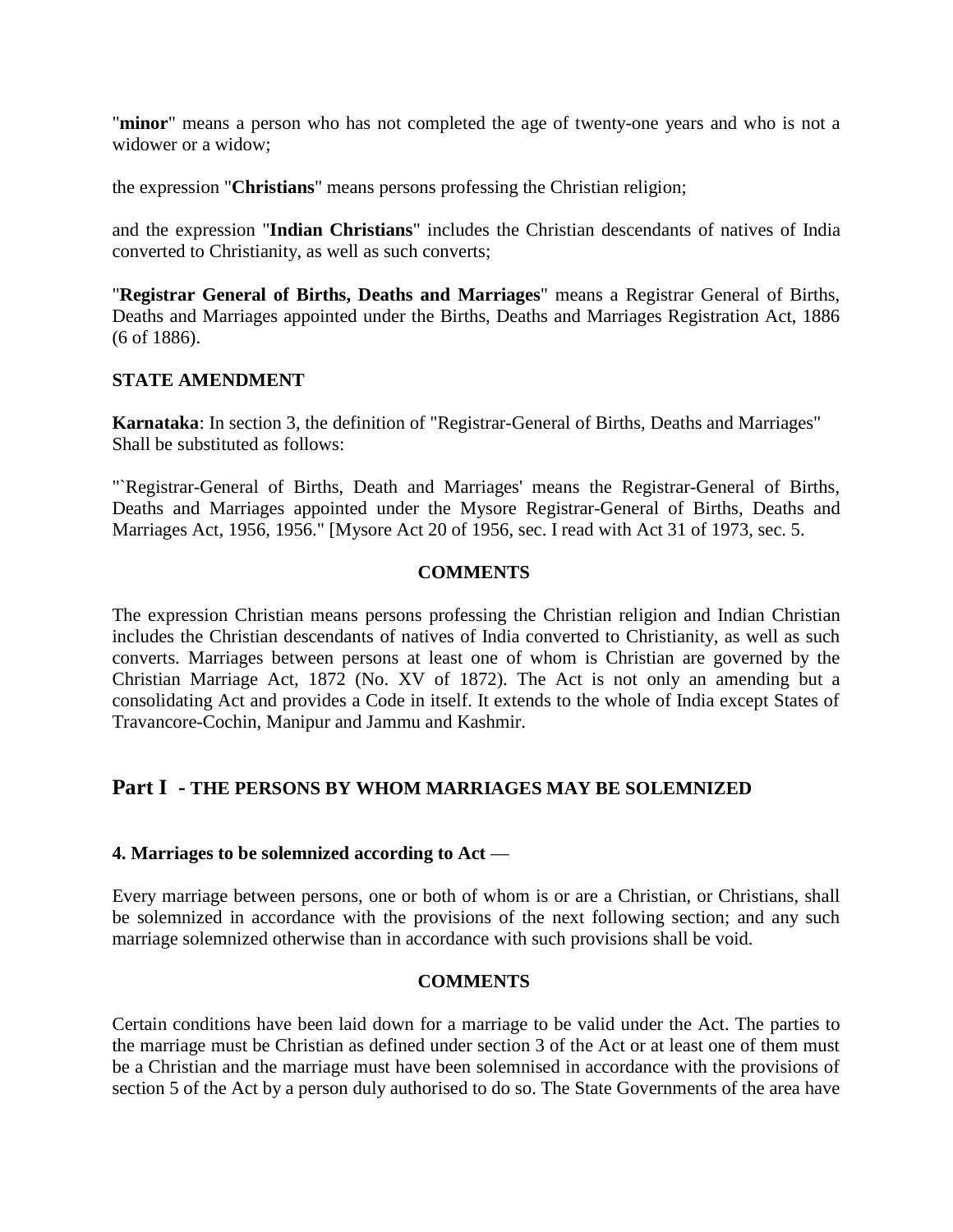been authorised to grant and revoke the licences, granted in favour of certain persons, for the solemnization of marriages under the Act. As per the provisions contained in the Act, the marriage must be performed in a particular form duly entered in the Marriage Register, maintained for this purpose. The factum of marriage can be proved by producing the entries from this register. Other evidence can also be produced for this purpose. Version of the eye witnesses to the marriage, subsequent conduct of the couple living as husband and wife, can also be a good piece of evidence to prove the factum of a Christian marriage.<sup>2</sup> Admission of either spouse is a relevant factor to prove the factum of marriage.

A Christian Marriage can also take place at the house of the bride's mother and in that case the signing of Marriage Register is not essential under the Act.<sup>3</sup>

In a case before the Karnataka High Court reported in (1993 MLJ 31), it was held, "Christian marriage even if one of its parties in a Hindu can not be dissolved by a decree of divorce under Section 13 of the Hindu Marriage Act." However, a Division Bench of the same High Court in its decision reported in (1995 MLJ 492), held that a marriage performed under the Christian Marriage Act and validly registered under the provisions of Special Marriage Act can be dissolved on the basis of mutual consent under Section 28 of the Special Marriage Act if the conditions laid down in that Section are fulfilled.

## **5. Persons by whom marriages may be solemnized** —

Marriages may be solemnized in India—

(1) by any person who has received episcopal ordination, provided that the marriage be solemnized according to the rules, rites, ceremonies and customs of the Church of which he is a Minister;

(2) by any Clergyman of the Church of Scotland, provided that such marriage be solemnized according to the rules, rites, ceremonies and customs of the Church of Scotland;

(3) by any Minister of Religion licensed under this Act to solemnize marriages;

(4) by, or in the presence of, a Marriage Registrar appointed under this Act;

(5) by any person licensed under this Act to grant certificates of marriage between Indian Christians.

## **COMMENTS**

As a general rule every marriage under this Act shall be solemnised between the hours of six in the morning and seven in the evening and the place of marriage is a Church. Exceptions are, however, made in case where a special licence permitting a clergyman of the Church is granted. The Act of a person who solemnises a marriage beyond these hours and outside the Church in the absence of the witnesses without any special licence, has been made punishable under section 69 of the Act. The punishment provided is upto three years imprisonment.

**6. Grant and revocation of licenses to solemnize marriages** —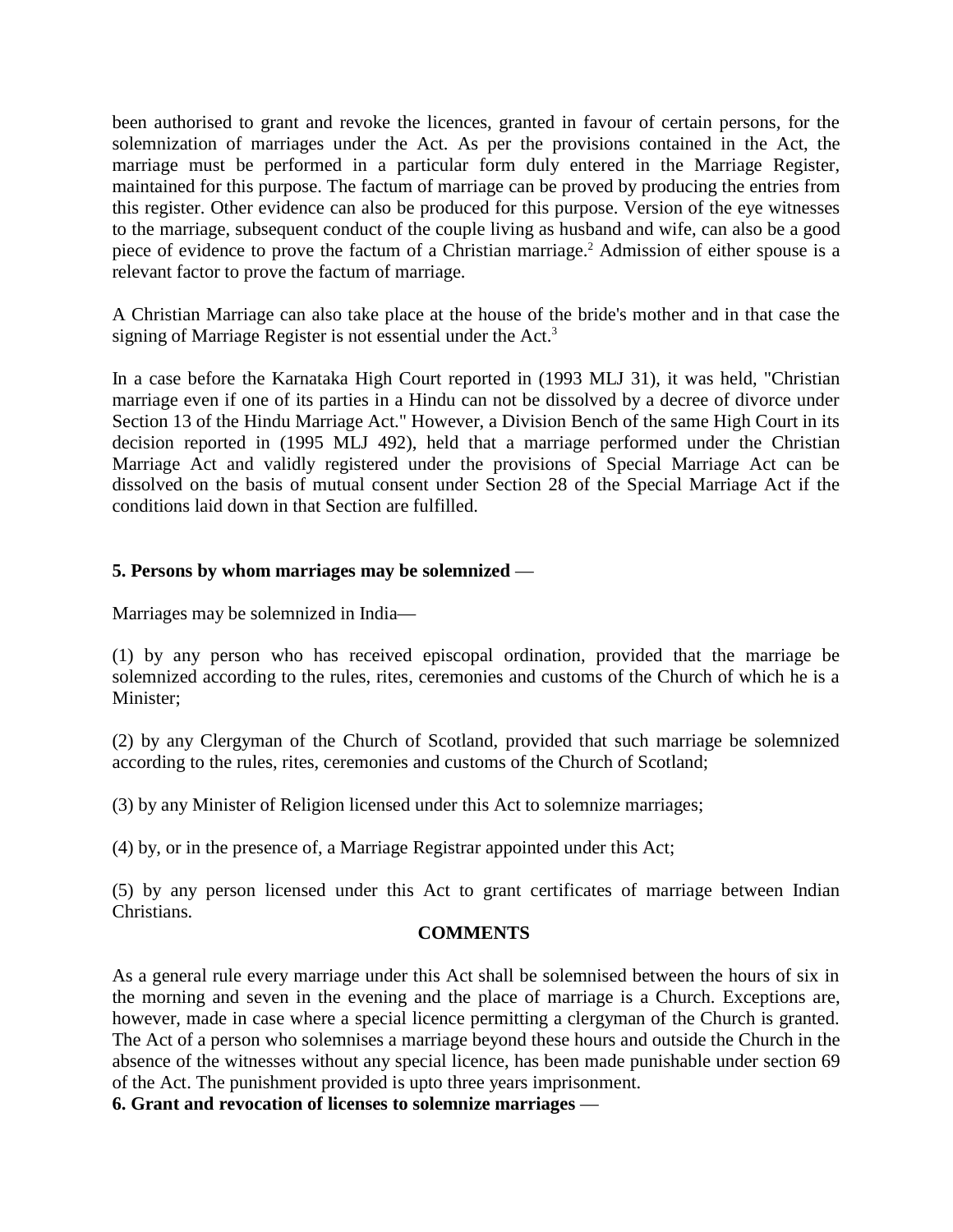The State Government, so far as regards the territories under its administration, may, by notification in the Official Gazette, grant licences to Ministers of Religion to solemnize marriages within such territories and may, by a like notification, revoke such licences.

## **7. Marriage Registrars**.—

The State Government may appoint one or more Christians, either by name or as holding any office for the time being, to be the Marriage Registrar or Marriage Registrars for any district subject to its administration.

#### **Senior Marriage Registrar**

Where there are more Marriage Registrars than one in any district, the State Government shall appoint one of them to be the Senior Marriage Registrar.

#### **Magistrate when to be Marriage Registrar**

When there is only one Marriage Registrar in a district, and such Registrar is absent from such district, or ill, or when his office is temporarily vacant, the Magistrate of district shall act as, and be, Marriage Registrar thereof during such absence, illness, or temporary vacancy.

#### **STATE AMENDMENT**

**Karnataka**: In section 7, for the words "**Magistrate of the District**", the words "**District Magistrate**" shall be substituted. [*Mysore Act 13 of 1965, sec. 66 and Sch, read with Act 31 of 1973, sec. 5.*

## **8. Marriage Registrars in Indian States**.—

*Rep. by A.O. 1950.*

#### **9. Licensing of persons to grant certificates of marriage between Indian Christians.**—

The State Government may grant a license to any Christian either by name or as holding any office for the time being, authorizing him to grant certificates of marriage between Indian Christians.

Any such license may be revoked by the authority by which it was granted and every such grant or revocation shall be notified in the Official Gazette.

## **Part II - TIME AND PLACE AT WHICH MARRIAGES MAY BE SOLEMNIZED**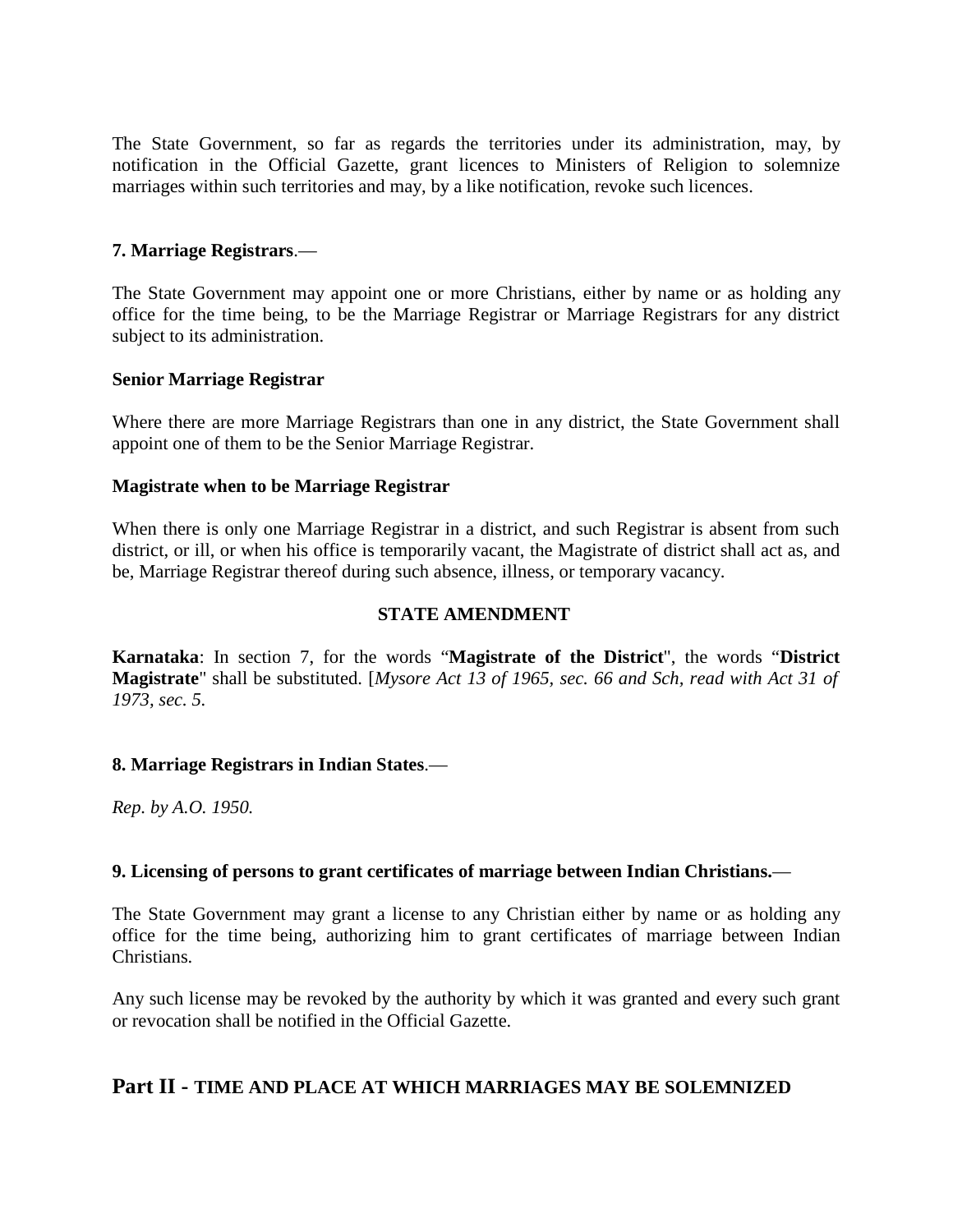## **10. Time for solemnizing marriage —**

Every marriage under this Act shall be solemnized between the hours of six in the morning and seven in the evening:

**Exceptions** — Provided that nothing in this section shall apply to—

(1) a Clergyman of the Church of England solemnizing a marriage under a special license permitting him to do so at any hour other than between six in the morning and seven in the evening, under the hand and seal of the Anglican Bishop of the Diocese of his Commissary, or

(2) a Clergyman of the Church of Rome solemnizing a marriage between the hours of seven in the evening and six in the morning, when he has received a general or special license in that behalf from the Roman Catholic Bishop of the Diocese or Vicariate in which such marriage is so solemnized, or from such person as the same Bishop has authorised to grant such license, or

(3) a Clergyman of the Church of Scotland solemnizing a marriage according to the rule, rites, ceremonies and customs of the Church of Scotland.

## **11. Place for solemnizing marriage** —

No Clergyman of the Church of England shall solemnize a marriage in any place other than a church where worship is generally held according to the norms of the Church of England to unless there is no  $2$  [such church within five miles distance by the shortest road from such place, or unless he has received a special license authorizing him to do so under the hand and seal of the Anglican Bishop of the Diocese or his Commissary.

#### **Fee for special license**

For such special license, the Registrar of the Diocese may charge such additional fee as said Bishop from time authorizes.

## **Part III - MARRIAGES SOLEMNIZED BY MINISTERS OF RELIGION LICENSED UNDER THIS ACT**

## **12. Notice of intended marriage**.—

Whenever a marriage is intended to the solemnized by a Minister of Religion licensed to solemnize marriages under this Act—

one of the persons intending marriage shall give notice in writing, according to the form contained in the First Schedule hereto annexed, or to the like effect, to the Minister of Religion whom he or she desires to solemnize the marriage, and shall state therein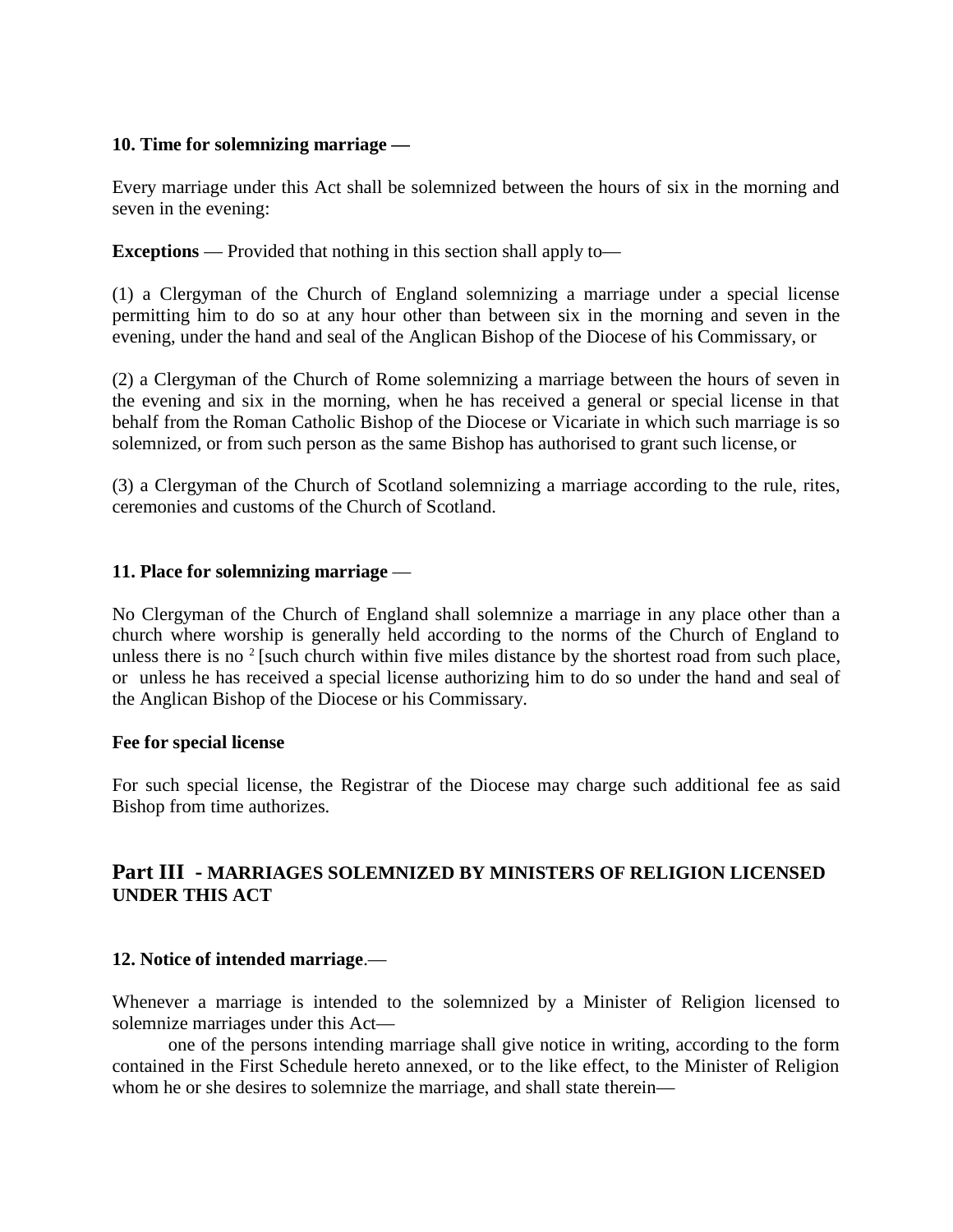(a) the name and surname, and the profession or condition, of each of the persons intending marriage;

(b) the dwelling-place of each of them;

(c) the time during which each has dwelt there; and

(d) the church or private dwelling in which the marriage is to be solemnized:

Provided that, if either of such persons has dwelt in the place mentioned in the notice during more than one month, it may be stated therein that he or she has dwelt there one month and upwards.

## **13. Publication of such notice —**

If the persons intending marriage desire it to be solemnized in a particular church, and if the Minister of Religion to whom such notice has been delivered be entitled to officiate therein, he shall cause the notice to be affixed in some conspicuous part of such church.

#### **Return or transfer of notice**

But if he is not entitled to officiate as a Minister in such church, he shall, at his option, either return the notice to the person who delivered it to him, or deliver it to some other Minister entitled to officiate therein, who shall thereupon cause the notice to be affixed as aforesaid.

## **14. Notice of intended marriage in private dwelling —**

If it be intended that the marriage shall be solemnized in a private dwelling, the Minister of Religion, on receiving the notice prescribed in section 12, shall forward it to the Marriage Registrar of the district, who shall affix the same to some conspicuous place in his own office.

## **15. Sending copy of notice to Marriage Registrar when one party is a minor**.—

When one of the persons intending marriage is a minor, every Minister receiving such notice shall, unless within twenty-four hours after this receipt he returns the same under the provisions of section 13, send by the post or otherwise a copy of such notice to the Marriage Registrar of the district, or, if there be more than one Registrar of such district, to the Senior Marriage Registrar.

## **16. Procedure in receipt of notice**.—

The Marriage Registrar or Senior Marriage Registrar, as the case may be, on receiving any such notice, shall affix it to some conspicuous place in his own office, and the latter shall further cause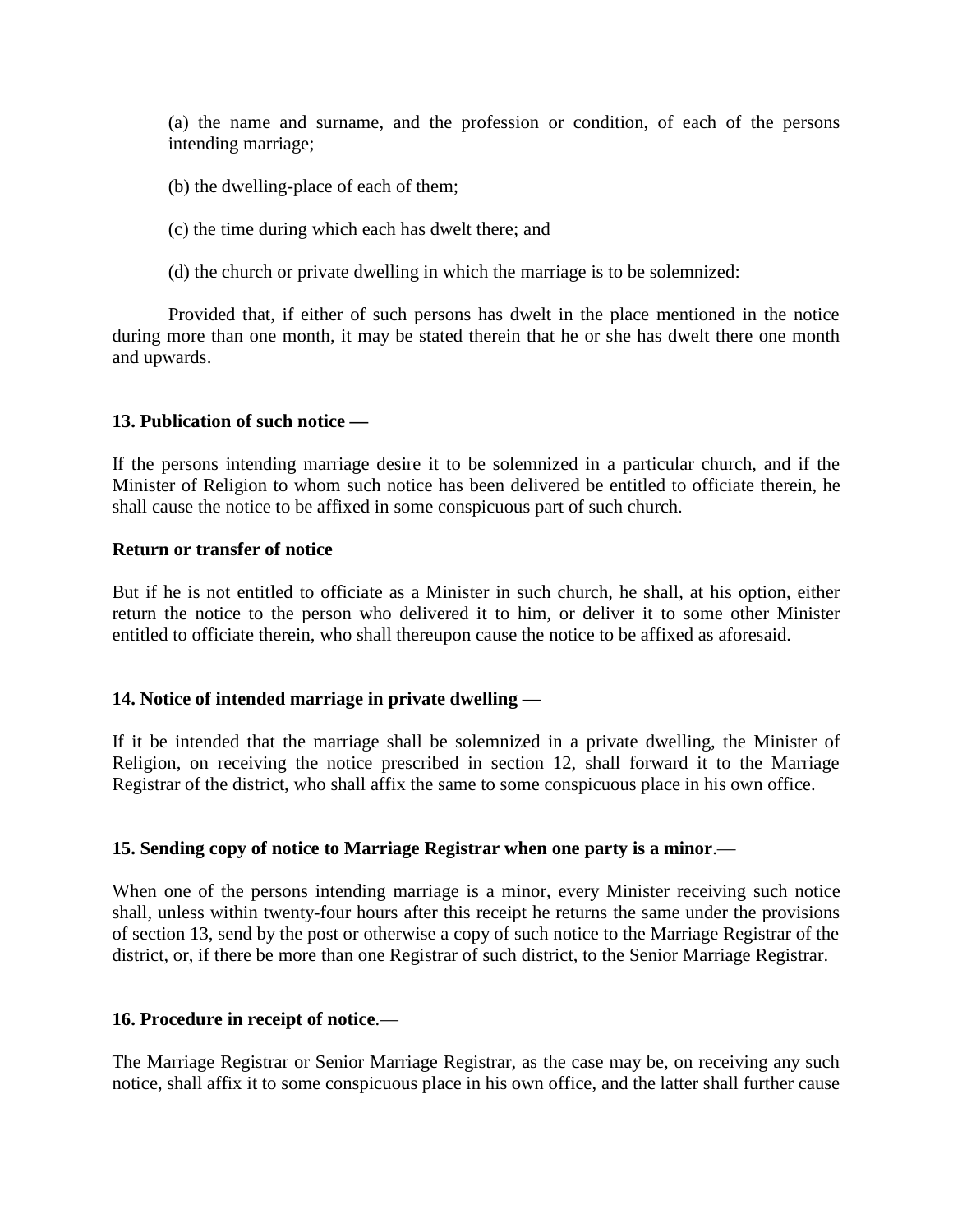a copy of the said notice to be sent to each of the other Marriage Registrars in the same district who shall likewise publish the same in the manner above directed.

## **17. Issue of certificate of notice given and declaration made**.—

Any Minister of Religion consenting or intending to solemnize any such marriage as aforesaid, shall, on being required so to do by or on behalf of the person by whom the notice was given, any upon one of the persons intending marriage making the declaration hereinafter required, issue under his hand a certificate of such notice having been given and of such declaration having been made:

## **Proviso**.—Provided—

(1) that no such certificates shall be issued until the expiration of four days after the date of the receipt of the notice by such Minister;

(2) that no lawful impediment be shown to his satisfaction why such certificate should not issue; and

(3) that the issue of such certificate has not been forbidden, in manner hereinafter mentioned, by any person authorized in that behalf.

## **18. Declaration before issue of certificate**.—

The certificate mentioned in section 17 shall not be issued until one of the persons intending marriage has appeared personally before the Minister and made a solemn declaration—

(a) that he or she believes that there is not any impediment of kindred or affinity, or other lawful hindrance, to the said marriage, and, when either or both of the parties is or are a minor or minors —

(b) that the consent or consents required by law has or have been obtained thereto, or that there is no person resident in India having authority to give such consent, as the case may be.

## **19. Consent of father, or guardian or mother**.—

The father, if living, of any minor, or, if the father be dead, the guardian of the person of such minor, and, in case there be no such guardian, then the mother of such minor, may give consent to the minor's marriage, and such consent is hereby required for the same marriage, unless no person authorised to give such consent be resident in India.

# **20. Power to prohibit by notice issue of certificate** —

Every person whose consent to a marriage is required under section 19, is hereby authorized to prohibit the issue of the certificate by any Minister, at any time before the issue of the same, by notice in writing to such Minister, subscribed by the person so authorized with his or her name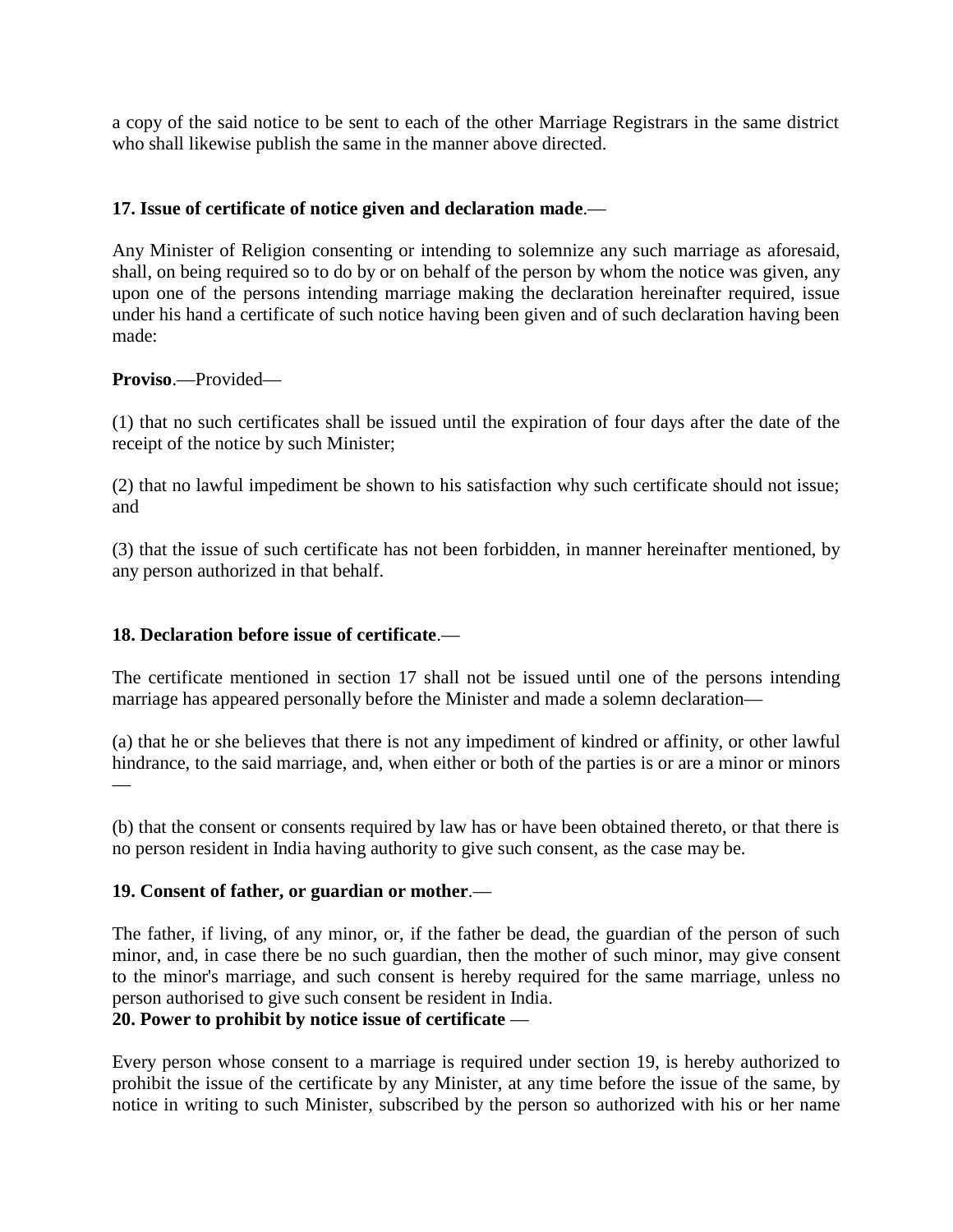and place of abode and position with respect to either of the persons intending marriage, by reason of which he or she is so authorized as aforesaid.

## **21. Procedure on receipt of notice** —

If any such notice be received by such Minister, he shall not issue his certificate and shall not solemnize the said marriage until he has examined into the matter of the prohibition, and is satisfied that the person prohibiting the marriage has no lawful authority for such prohibition, or until the said notice is withdrawn by the person who gave it.

## **22. Issue of certificate in case of minority** —

When either of the persons intending marriage is a minor, and the Minister is not satisfied that the consent of the person whose consent to such marriage is required by section 19 has been obtained, such Minister shall not issue such certificate until the expiration of fourteen days after the receipt by him of the notice of marriage.

## **23. Issue of certificate to Indian Christians** —

When any Indian Christian about to be married takes a notice of marriage to a Minister of Religion, or applies for a certificate from such Minister under section 17, such Minister shall, before issuing the certificate, ascertain whether such Indian Christian is cognizant of the purport and effect of the said notice or certificate, as the may be, and such if not, shall translate or cause to be, translated the notice or certificate to such Indian Christian into some language which he understands.

## **24. Form of certificate** —

The certificate to be issued by such Minister shall be in the form contained in the Second Schedule hereto annexed, or to the like effect.

## **25. Solemnization of marriage —**

After the issue of the certificate by the Minister, marriage may be solemnized between the persons therein described according to such form or ceremony as the Minister thinks fit to adopt: Provided that the marriage be solemnized in the presence of at least two witnesses besides the Minister.

## **26. Certificate void if marriage not solemnized within two months** —

Whenever a marriage is not solemnized within two months after the date of the certificate issued by such Minister as aforesaid, such certificate and all proceedings (if any) thereon shall be void, and no person shall proceed to solemnize the said marriage until new notice has been given, and a certificate thereof issued in manner aforesaid.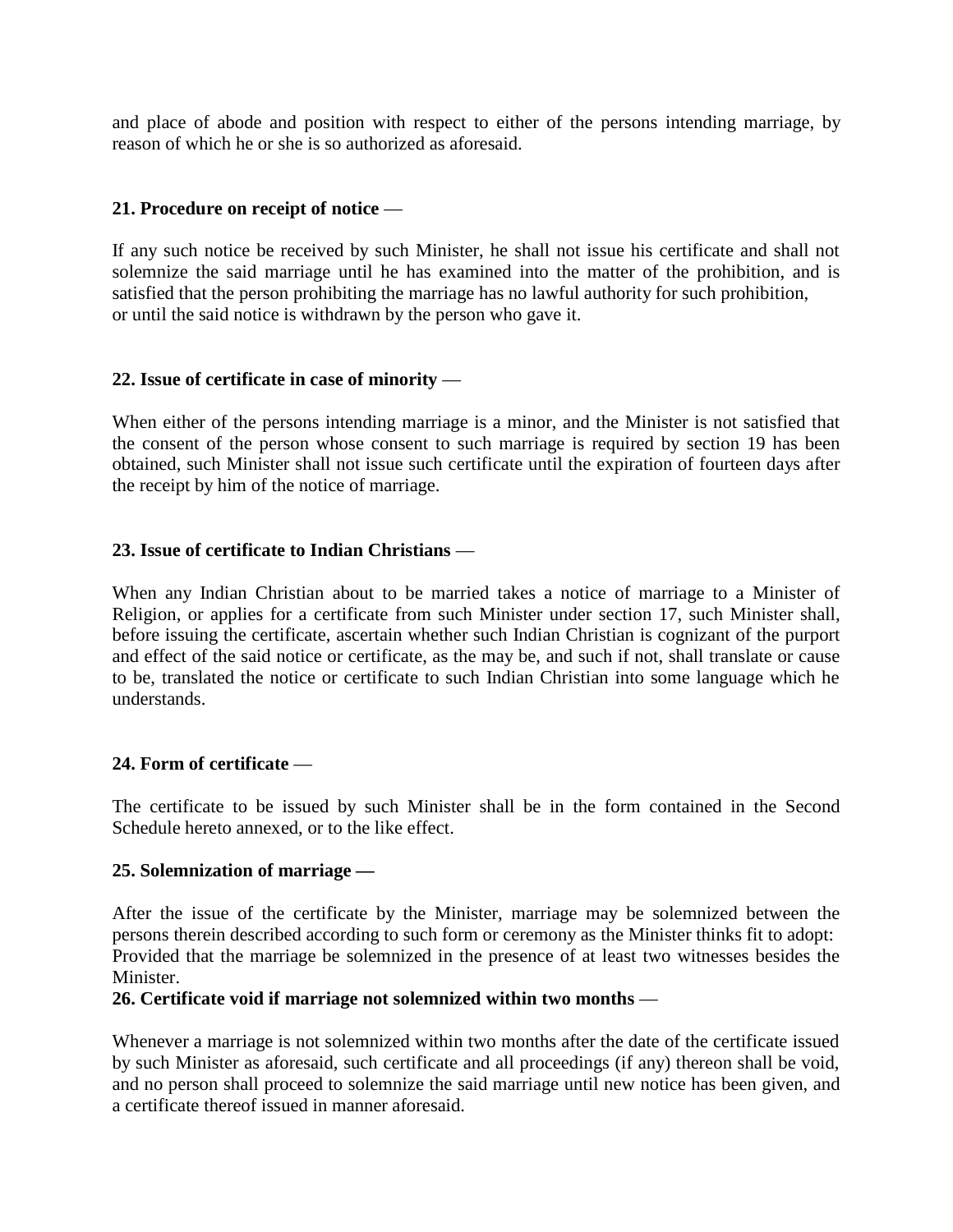## **COMMENTS**

This part of the Act, deals with the notice of intended marriage and its publication before the actual marriage ceremony. It lays down that one of the persons intending marriage shall give a notice in writing as per the form contained in first schedule of the Act, to the Minister of Religion whom he or she desires to solemnise the marriage.

If the marriage is intended to be in a particular Church and the Minister of Religion, who has received the notice, has no jurisdiction to officiate as a Minister in that Church, he shall either return the notice back or send it to the concerned Minister of religion who shall affix the same at some conspicuous part of such Church. If the marriage is intended to be in a private dwelling, the Minister of Religion shall forward the notice to the Marriage Registrar of the district, who shall affix the same at some conspicuous place in his own office.

Before the solemnization of marriage, a certificate by the Minister of Religion is essential. Such certificate shall not be issued before the expiry of four days from the date of the receipt of the notice. It should also be shown that there is no impediment in the issuance of the certificate and the issue of the same has not been forbidden. If the marriage is not solemnised within two months from the date of the issue of the certificate becomes void and fresh notice is to be served.

If a party to a marriage is a minor, the consent of father if living, or if the father is dead, the consent of the guardian of the person of such minor or if there is no guardian, then that of the mother, is essential before marriage. A marriage of minor without such consent is not valid.<sup>1</sup>

# **Part IV - REGISTRATION OF MARRIAGE SOLEMNIZED BY MINISTER OF RELIGION**

## **27. Marriage when to be registered**.—

All marriages hereafter solemnized in India between persons one or both of whom professes or profess the Christian religion, except marriages solemnized under Part V or Part VI of this Act, shall be registered<sup>3</sup> in manner hereinafter prescribed.

## **28. Registration of marriages solemnized by Clergymen of Church of England**.—

Every Clergyman of the Church of England shall keep a register of marriages and shall register therein, according to the tabular form set forth in the Third Schedule hereto annexed, every marriage which he solemnizes under this Act.

# **29. Quarterly returns to Archdeaconry** —

Every Clergyman of the Church of England shall send four times in every year returns in duplicate, authenticated by his signature, of the entries in the register of marriages solemnized at any place where he has any spiritual charge, to the Registrar of the Archdeaconry to which he is subject, or within the limits of which such place is situate.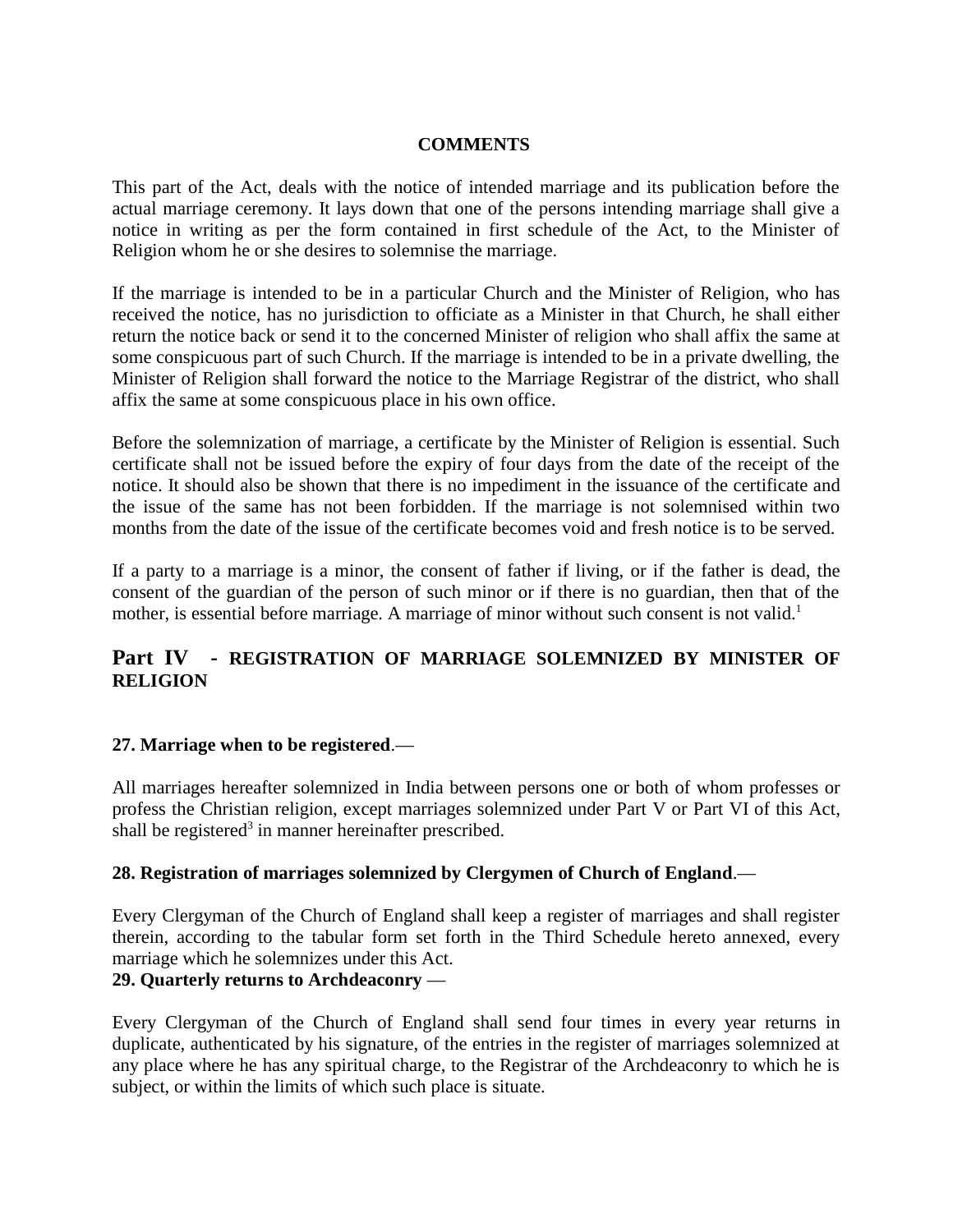## **Contents of returns**

Such quarterly returns shall contain all the entries of marriages contained in the said register from the first day of January to the thirty first day of March, from the first day of April to the thirtieth day of June, from the first day of July to the thirtieth day of September and from the first day of October to the thirty-first day of December, of each year, respectively, and shall be sent by such Clergyman within two weeks from the expiration of each of the quarters above specified. The said Registrar upon receiving the said returns shall one copy thereof to the Registrar-General of Births, Deaths and Marriages.

## **30. Registration and returns of marriages solemnized by Clergymen of Church of Rome** —

Every marriage solemnized by a Clergyman of the Church of Rome shall be registered by the person and according to the form directed in that behalf by the Roman Catholic Bishop of the Diocese or Vicariate in which such marriage is solemnized, and such person shall forward quarterly to the Registrar-General of Births, Deaths and Marriages returns of the entries of all marriages registered by him during the three months next preceding.

## **31. Registration and returns of marriages solemnized by Clergymen of Church of Scotland**. —

Every Clergyman of the Church of Scotland shall keep a register of marriages, and shall register therein, according to the tabular form set forth in the Third Schedule hereto annexed, every marriage which he solemnizes under this Act, and shall forward quarterly to the Registrar-General of Births, Deaths and Marriages, through the Senior Chaplain of the Church of Scotland, returns, similar to those prescribed in section 29, of all such marriages.

## **32. Certain marriages to be registered in duplicate**.—

Every marriage solemnized by any person who has received episcopal ordination, but who is not a Clergyman of the Church of England, or of the Church of Rome, or by any Minister of Religion licensed under this Act to solemnize marriages, shall immediately after the solemnization thereof, be registered, in duplicate by the person solemnizing the same;(that is to say) in a marriage register-book to be kept by him for that purpose, according to the form contained in the Fourth Schedule hereto annexed, and also in a certificate attached to the marriage-register-book as a counterfoil.

## **33. Entries of such marriages to be singed and attested**.—

The entry of such marriage in both the certificate and marriage-register-book shall be signed by the person solemnizing the marriage, and also by the persons married, and shall be attested by two credible witnesses, other than the person solemnizing the marriage, present at its solemnization.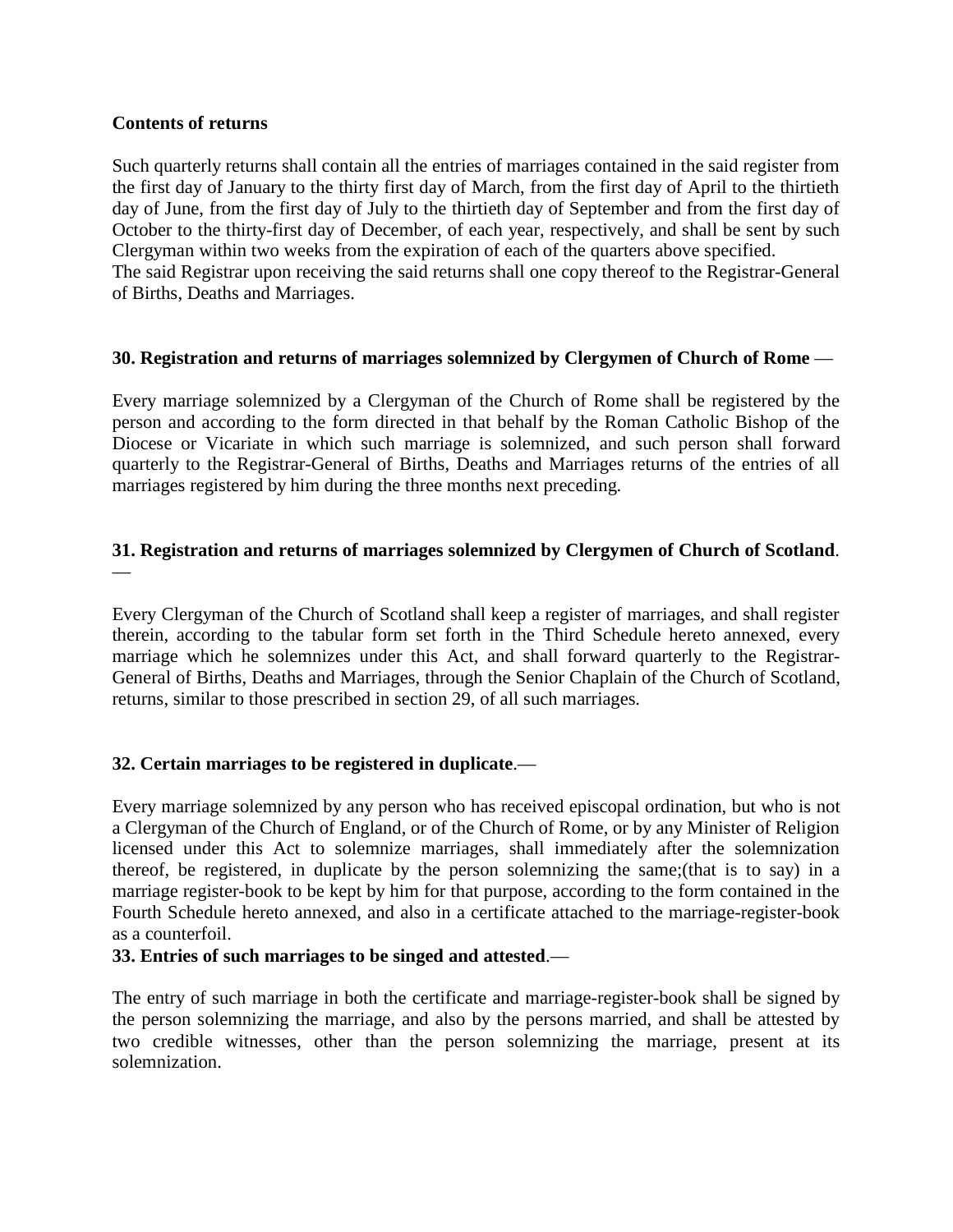Every such entry shall be made in order from the beginning to the end of the book, and the number of the certificate shall correspond with that of the entry in the marriage-register-book.

## **34. Certificate to be forwarded to Marriage Registrar, copied and sent to Registrar-General**.—

The person solemnizing the marriage shall forthwith separate the certificate from the marriageregister-book and send it, within one month form the time of the solemnization, to the Marriage Registrar of the district in which the marriage was solemnized, or, if there by more Marriage Registrars than one, to the Senior Marriage Registrar.

Who shall cause such certificate to be copied into a book to be kept by him for that purpose, and shall send all the certificates which he has received during the month, with such number and signature of initials added thereto as are hereinafter required to the Registrar General of Births, Deaths and Marriages.

## **35. Copies of certificates to be entered and numbered**.—

Such copies shall be entered in order from the beginning to the end of the said book, and shall bear both the number of the certificate as copied, and also a number to be entered by the Marriage Registrar, indicating the number of entry of the said copy in the said book, according to the order in which he receives each certificate.

## **36. Registrar to add number of entry to certificate, and send to Registrar-General**.—

The Marriage Registrar shall also add such last-mentioned number of the entry of the copy in the book to the certificate, with his signature or initials, and shall, at the end of every month, send the same to the Registrar General of Birth, Deaths and Marriages.

## **37. Registration of marriages between Indian Christians by persons referred to in clauses (1), (2) and (3) of section 5**.—

When any marriage between Indian Christians is solemnized by any such person, Clergyman or Minister of Religion as is referred to in clause (1), clause (2) or clause (3) of section 5, the person solemnizing the same shall, instead of proceeding in the manner provided by sections 28 to 36, both inclusive, register the marriage in a separate register-book, and shall keep it safely until it is filled, or if he leaves the district in which he solemnized the marriage before the said book is filled, shall make over the same to the person succeeding to his duties in the said district. **CUSTODY AND DISPOSAL OF REGISTER-BOOK.**

Whoever has the control of the book at the time when it is filled, shall send it to the Marriage Registrar of the district, or, if there be more Marriage Registrars than one, to the Senior Marriage Registrar, who shall send it to the Registrar-General of Births, Deaths and Marriages, to be kept by him with the records of his office.

## **COMMENTS**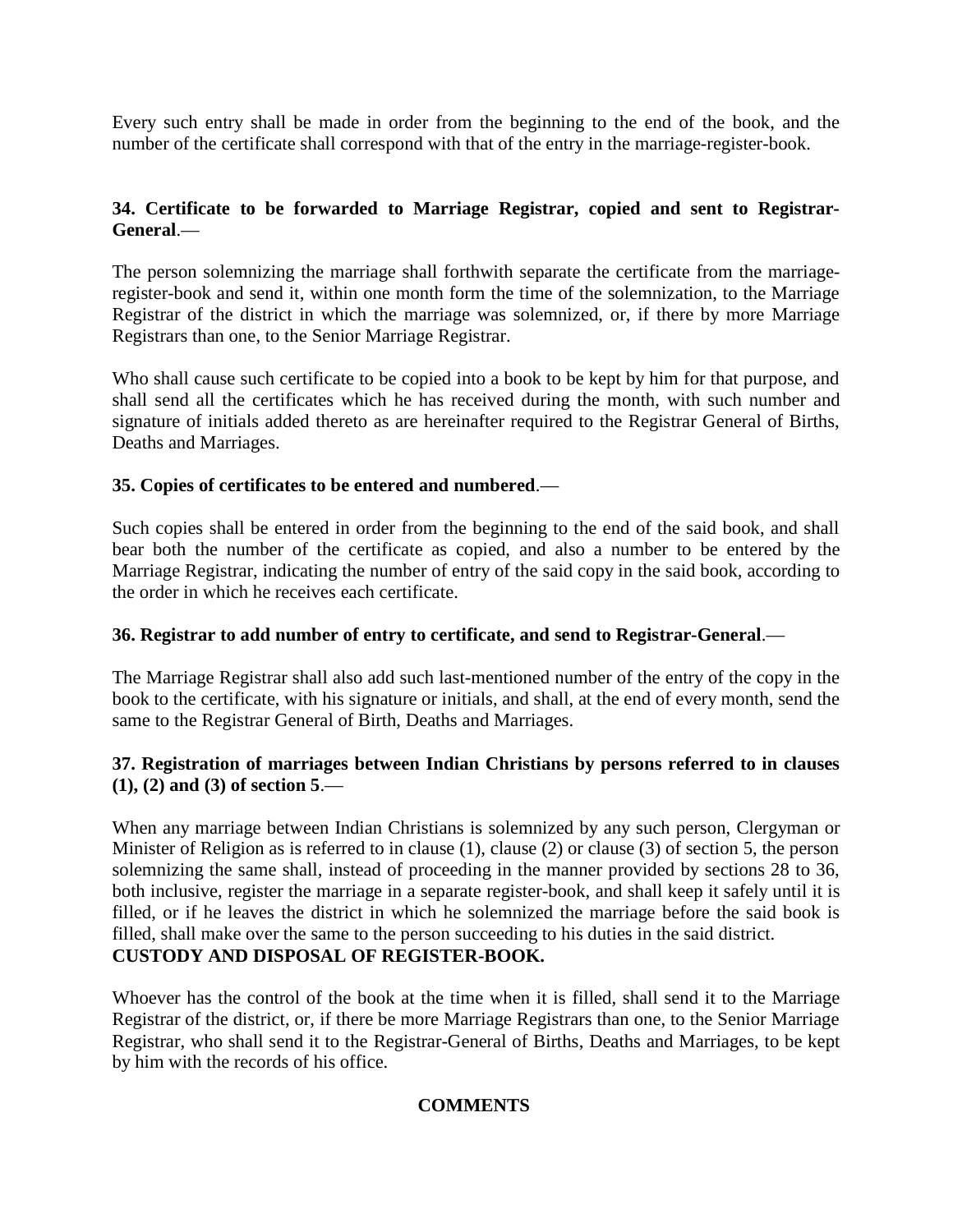This part of the Act, deals with the registration of the marriages solemnised under this Act. The registration of marriages between native Christian is to be in conformity with the rules laid down by this section, so far as they are applicable. The entries of such marriages are to be signed by both the parties and the persons solemnising the marriages and shall be attested by two credible witnesses.

## **Part V - MARRIAGES SOLEMNIZED BY, OR IN THE PRESENCE OF, A MARRIAGE**

#### **38. Notice of intended marriage before Marriage Registrar**.—

When a marriage is intended to be solemnized by, or in the presence of a Marriage Registrar, one of the parties to such marriage shall give notice in writing, in the form contained on the First Schedule hereto annexed, or to the like effect; to any Marriage Registrar of the district within which the parties have dwelt, or is the parties dwell in different districts, shall five the like notice to a Marriage Registrar of each district, and shall state therein the name and surname, and the profession or condition of each of the parties intending marriage, the dwelling-place of each of them, the time during which each has dwelt therein, and the place at which the marriage is to be solemnized:

Provided that, if either party has dwelt in the place stated in the notice for more than one month, it may be stated therein that he or she has dwelt there one month and upwards.

## **39.Publication of notice**.—

Every Marriage Registrar shall, on receiving any such notice, causes copy thereof to be affixed in some conspicuous place in his office.

When one of the parties intending marriage is a minor, every Marriage registrar shall, within twenty-four hours after the receipt by him of the notice of such marriage, send, by post or otherwise, a copy of such notice to each of the other Marriage Registrars(if any) in the same district, who shall likewise affix the copy in some conspicuous place in his own office.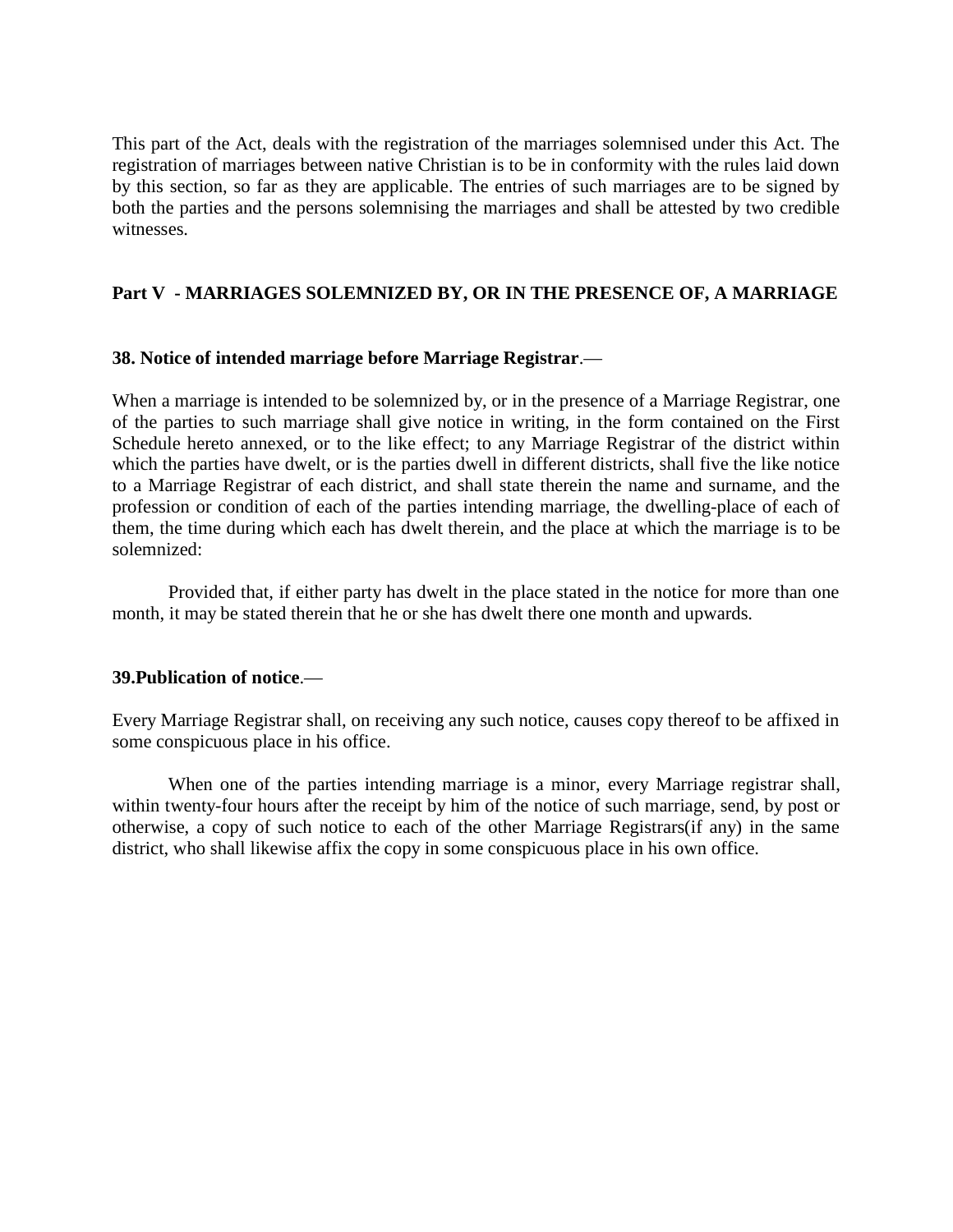## **40. Notice to be filed and copy entered in Marriage Notice Book**.—

The Marriage Registrar shall file all such notices and keep them with the records of his office, and shall also forth with enter true copy of all such notices in a book to be furnished to him for that purpose by the State Government, and to be called the" Marriage-Notice Book", and the Marriage Notice Book shall be open at all reasonable times, without fee, to all persons desirous of inspecting the same.

## **41. Certificate of notice given and oath made**.—

If the party by whom the notice was given requests the Marriage Registrar to issue the certificate next hereinafter mentioned, and of the parties intending marriage has made oath as hereinafter required, the Marriage Registrar shall issue under his hand a certificate of such notice having been given and or such oath having been made:

#### **Proviso** — Provided—

that the issue of such certificate has not been forbidden, in manner hereinafter mentioned, by any person authorized in that behalf by this Act;

that four days after the receipt of the notice have expired. and further;

that where, by such oath, it appears that one of the parties intending marriage is a minor, fourteen days after the entry of such notice have expired.

## **42. Oath before issue of certificate**.—

The certificate mentioned in section 41 shall not be issued by any Marriage Registrar, until one of the parties intending marriage appears personally before such Marriage Registrar, and makes oath—

(a) that he or she believes that there is no any impediment of kindred or affinity, or other lawful hindrance, to the said marriage, and

(b) that both the parties have, or (where they have dwelt in the districts of different Marriage Registrars) that the party making such oath has, had their, his or her usual place of abode within the district of such Marriage Registrar, and, where either or each of the parties is a minor,-

(c) that the consent or consents to such marriage required by law has or have been obtained thereto, to that there is no person resident in India authorized to give such consent, as the case may be.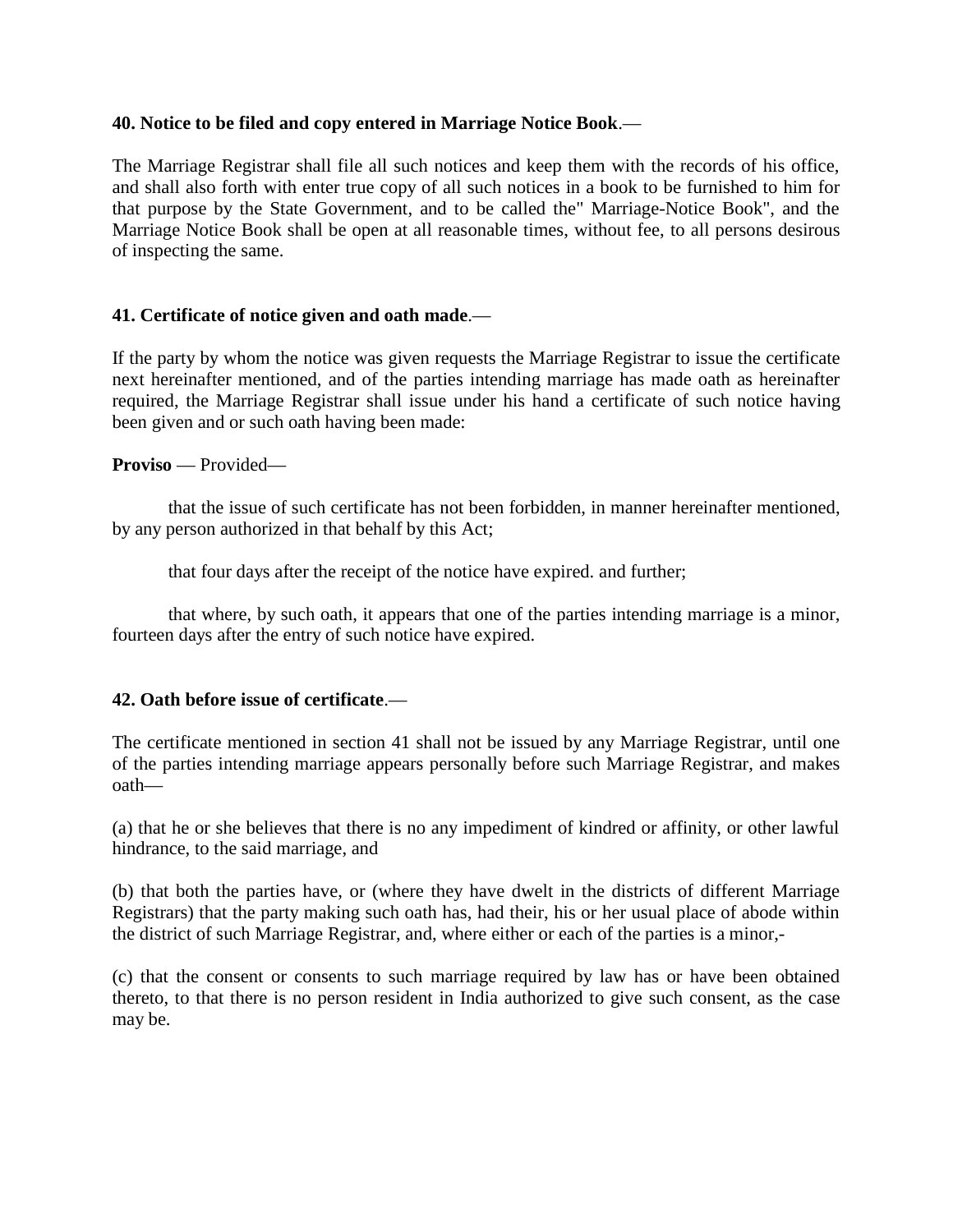## **43. Petition to High Court to order certificate in less than fourteen days** —

When one of the parties intending marriage is a minor, and both such parties are at the time resident in any of the towns of Calcutta, Madras and Bombay, and are desirous of being married in less than fourteen days after the entry of such notice as aforesaid, they may apply by petition to a judge of the High Court, for an order upon the Marriage Registrar to whom the notice of marriage has been given, directing him to issue his certificate before the expiration of the said fourteen days required by section 41.

## **Order on petition**

And on sufficient cause being shown, said Judge may, in his discretion, made an order upon such Marriage Registrar, directing him to issue his certificate at any time to be mentioned in the said order before the expiration of the fourteen days so required.

And the said Marriage Registrar, on receipt of the order, shall issue his certificate in accordance therewith.

## **44. Consent of father or guardian**.—

The provisions of section 19 apply to every marriage under this Part, either of the parties to which is a minor:

## **Protest against issue of certificate**

And any person whose consent to such marriage would be required thereunder may enter a protest against the issue of the Marriage Notice Book, and by subscribing thereto his or her name and place of abode, and his or her position with respect to either of the parties, by reason of which he or she is so authorized.

## **Effect of Protest**

When such protest has been entered, no certificate shall issue until the Marriage Registrar has examined into the matter of the protest, and is satisfied that it ought not to obstruct the issue of the certificate for the said marriage, or until the protest be withdrawn by the person who entered it.

## **45. Petition where person whose consent is necessary is insane or unjustly withholds consent**.—

If any person whose consent is necessary to any marriage under this Part is of unsound mind or if any such person (other than the father) without just cause withholds his consent to the marriage, the parties intending marriage may apply by petition, where t he person whose consent to the marriage, the parties intending marriage may apply by petition, where the person whose consent is necessary is resident within any of towns of Calcutta, Madras and Bombay, to a Judge of the High Court, or it he is not resident within any of the said towns, then to the District Judge.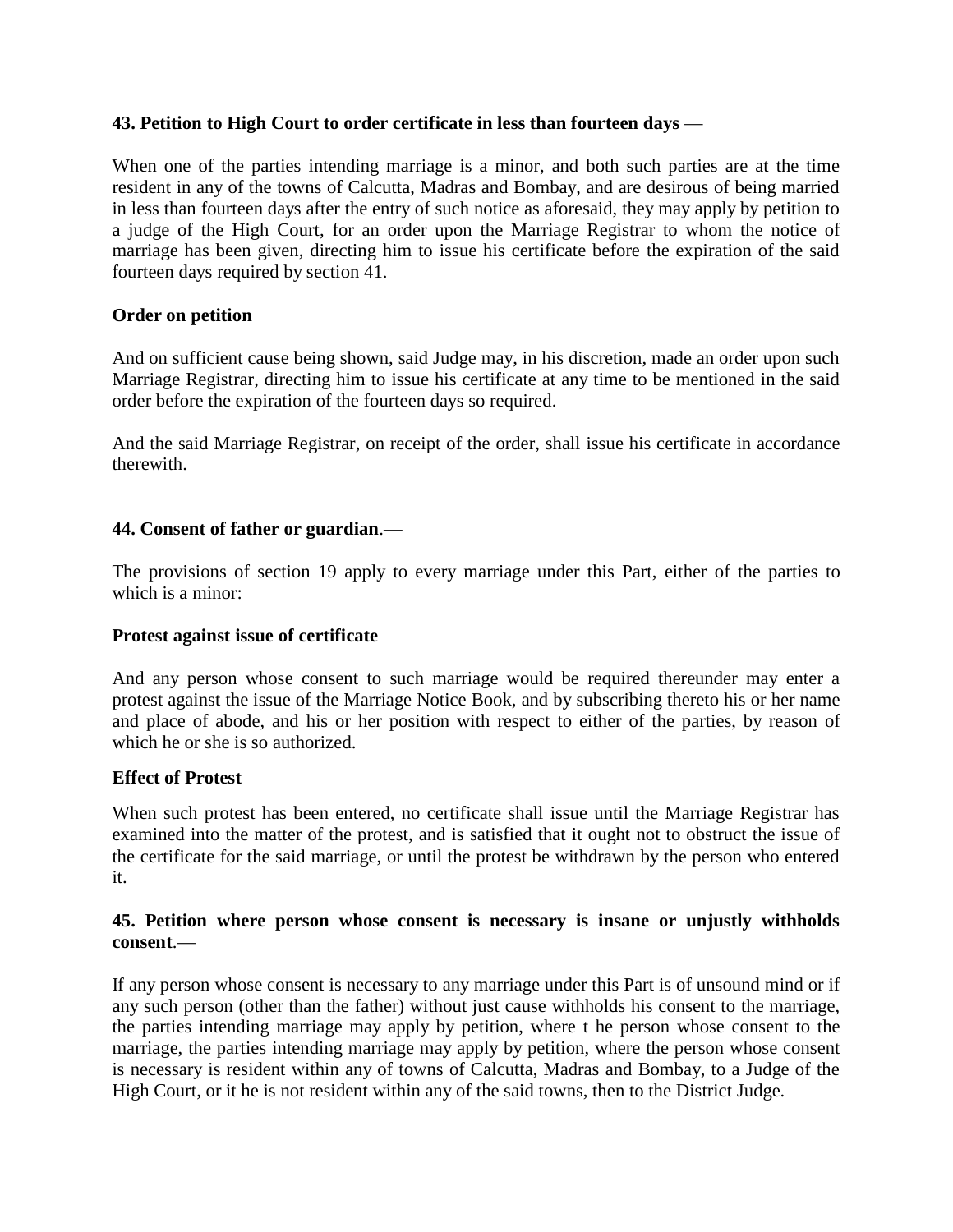#### **Procedure on petition**

And the said Judge of the High Court, or District Judge, as the case may be, may examine the allegations of the petition in a summary way; and, if upon examination such marriage appears proper such judge of the High Court or District Judge, as the case may be, shall declare the marriage to be a proper marriage.

Such declaration shall be as effectual as if the person whose consent was needed had consented to the marriage; and if he has forbidden the issue of the Marriage Registrar's certificate, such certificate shall be issued and the like proceedings may be had under this Part in relation to marriage as if the issue of such certificate had not been forbidden.

## **46. Petition when Marriage Registrar refuses certificate**.—

Whenever a Marriage Registrar refuses to issue a certificate under this Part, either of the parties intending marriage may apply by petition, where the district of such Registrar is within any of the towns of Calcutta, Madras and Bombay to a Judge of the High Court, or if such district is not within any of the said towns then to the District Judge

#### **Procedure on petition**

The said Judge of the High Court, or District Judge, as the case may be, any examine the allegations of the petition in a summary way, and shall decide thereon.

The decision of such Judge of the High Court or District Judge, as the case may be, shall be final, and the Marriage Registrar to whom the application for the issue of certificate was originally made shall proceed in accordance there with.

## **47. Petition when Marriage Registrar in Indian State refuses certificate.**—

*Rep. by the A.O. 1950*.

## **48. Petition when Registrar doubts authority of person forbidding**.—

Whenever a Marriage Registrar, acting under the provisions off section 44. is not satisfied that the person forbidding the issue of the certificate is authorized by law so to do, the said Marriage Registrar shall apply by petition, where his district is within any of the towns of Calcutta, Madras and Bombay, to a Judge of the High Court, or if such district be not within any of the said towns, then to the District Judge.

#### **Procedure on petition**

The said petition shall state all the circumstances of the case, and pray for the order and direction of the Court concerning the same, and the said Judge of the High Court or District Judge, as the case may be, shall examine into the allegations of the petition and the circumstances of the case,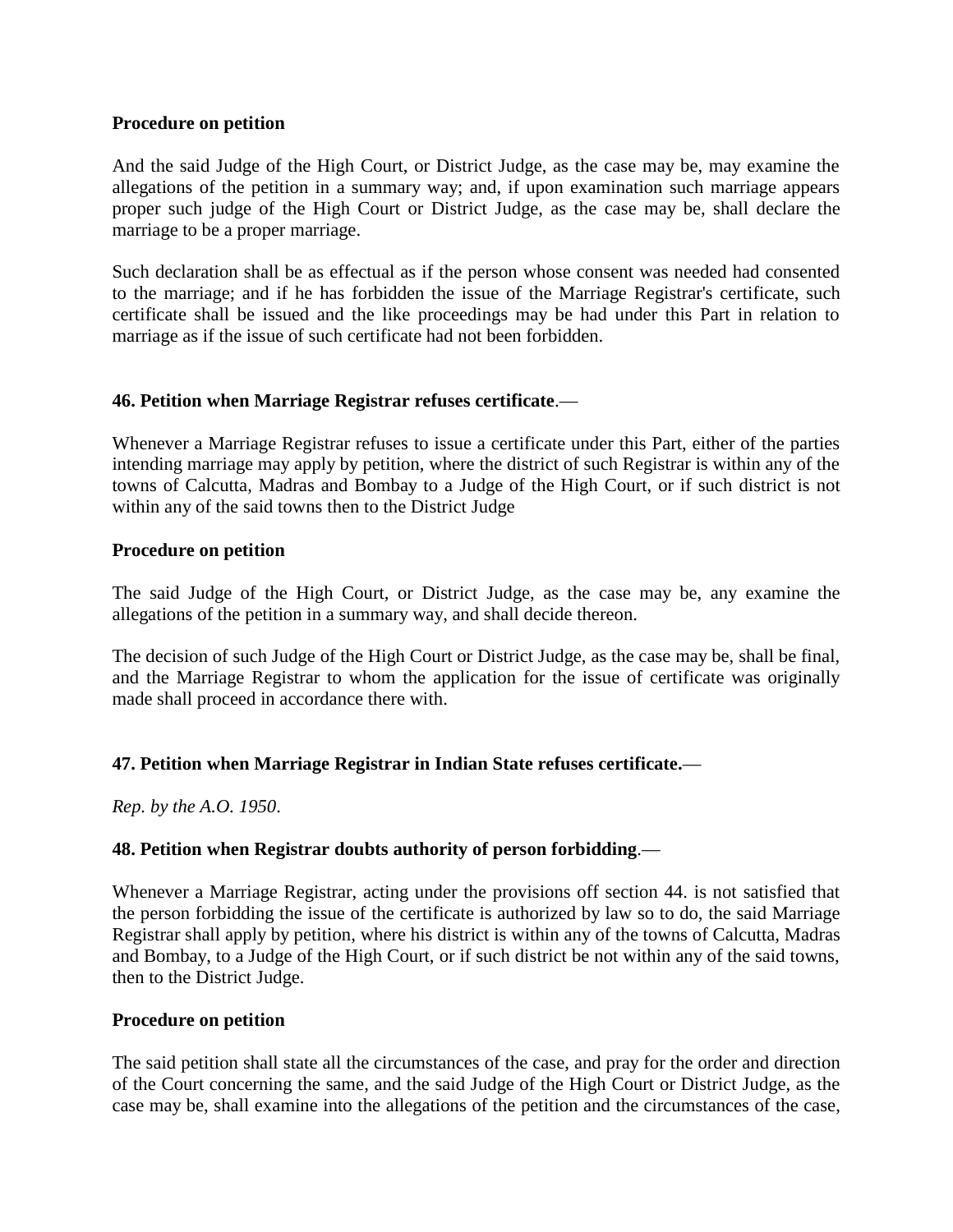and if, upon such examination, it appears that the person forbidding the issue of such certificate is not authorized by law so to do, such Judge of the High Court or District Judge, as the case may be, shall declare that the person forbidding the issue of such certificate is not authorized as aforesaid, and thereupon such certificate shall be issued, and the like proceedings may be had in relation to such marriage as if the issue had not been forbidden.

## **49. Liability for frivolous protest against issue of certificate**.—

Every person entering a protest with the Marriage Registrar, under this Part, against the issue of any certificate, on grounds which such Marriage Registrar, under section 44, or a Judge of the High Court or the District Judge, under section 45 or 46, declares to be frivolous and such as ought not to obstruct the issue of the certificate, shall be liable for the costs of all proceedings in relation thereto and for damages, to be recovered by suit by the person against whose marriage such protest was entered.

## **50. Form of certificate**.—

The certificate to be issued by the Marriage Registrar under the provisions of section 41 shall be in the form contained in the Second Schedule to this Act annexed or to the like effect, and the State Government shall furnish to every Marriage Registrar a sufficient number of forms of certificate.

## **51. Solemnization of marriage after issue of certificate**.—

After the issue of the certificate of the Marriage Registrar, or, where notice is required to be given under this Act to the Marriage Registrars for different districts, after the issue of the certificates of the Marriage Registrars for such districts, marriage may, if there be no lawful impediment to the marriage of the parties described in such certificate, or certificates, be solemnized between them, according to such form and ceremony as they think fit to adopt. But every such marriage shall be solemnized in the presence of some Marriage Registrar (to whom shall be delivered such certificate or certificates as aforesaid), and of two or more credible witnesses besides the Marriage Registrar. And in some part of the ceremony each of the parties shall declare as follows, or to the like effect:—

I do solemnly declare that I know not of any lawful impediment why I, A.B., may not be joined in matrimony to C.D."

And each of the parties shall say to the other as follows or to the like effect:-

I call upon these persons here present to witness that I, A.B., do take thee, C.D., to be may lawful wedded wife (or husband)".

## **52. When marriage not had within two months after notice, new notice required —**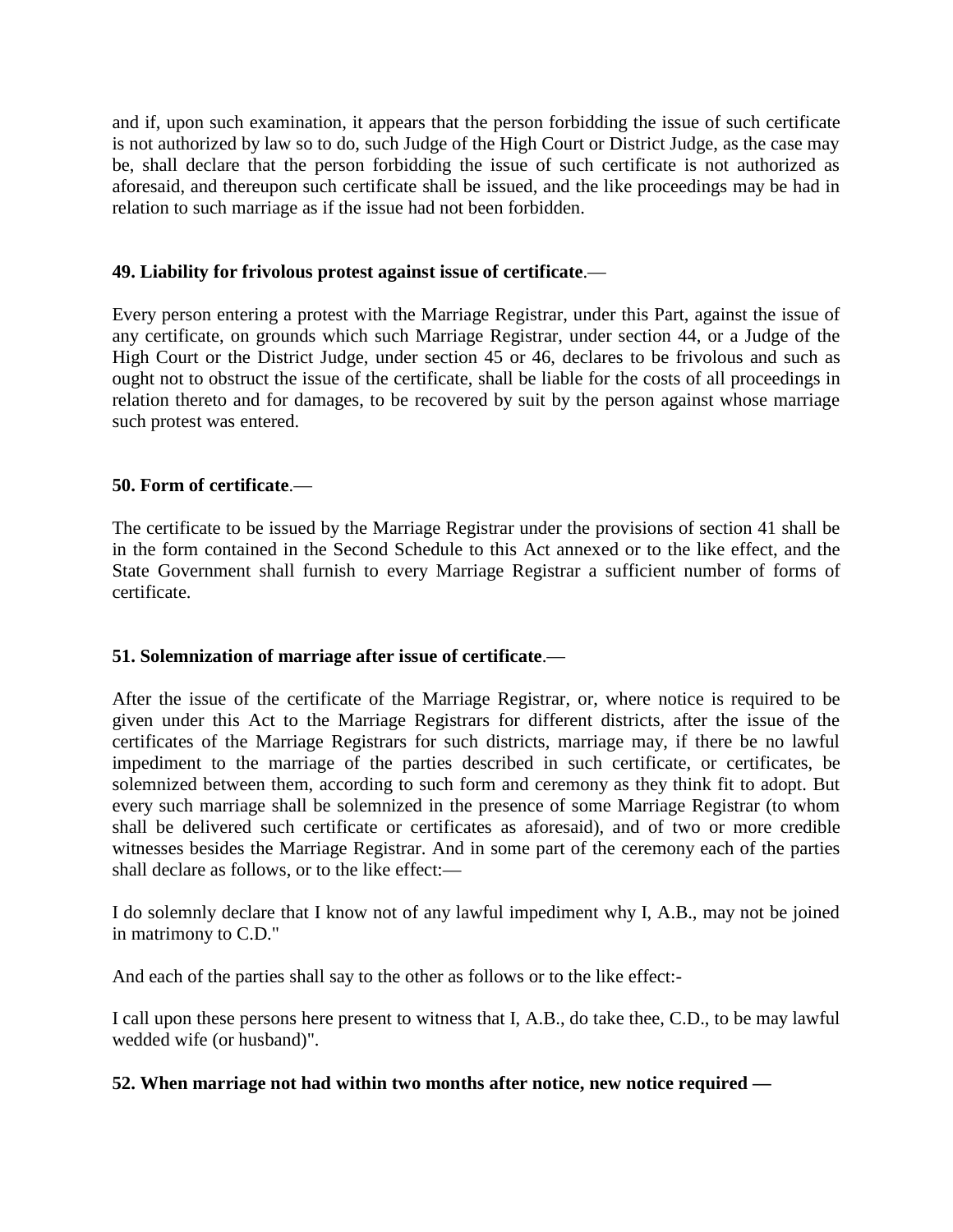Whenever a marriage is not solemnized within two months after the copy of the notice has been entered by the Marriage Registrar, as required by section 40, the notice and the certificate, if any, issued thereupon, and all other proceedings thereupon, shall be void; and no person shall proceed to solemnize the marriage, nor shall any Marriage Registrar enter the same, until new notice has been given, and entry made, and certificate thereof given, at the time and in the manner aforesaid.

## **53. Marriage Registrar may ask for particulars to be registered —**

A Marriage Registrar before whom any marriage is solemnized under this Part may ask of the persons to be married the several particulars required to be registered touching such marriage.

## **54. Registration of marriages solemnized under Part V** —

After the solemnization of any marriage under this Part, the Marriage Registrar present at such solemnization shall forthwith register the marriage in duplicate; that is to say, in a marriageregister-book, according to the form of the Fourth Schedule hereto annexed, and also in a certificate attached to the marriage-register-book as a counterfoil.

The entry of such marriage in both the certificate and the marriage-register-book shall be signed by the person by or before whom the marriage has been solemnized, if there be any such person, and by the Marriage Registrar present at such marriage, whether or not it is solemnized by him, and also by the parties married and attested by two credible witnesses other than the Marriage Registrar and person solemnizing the marriage.

Every such entry shall be made in order from the beginning to the end of the book, and the number of the certificate shall correspond with that of the entry in the marriage-register-book.

## **55. Certificate to be sent monthly to Registrar-General**.—

The Marriage Registrar shall forthwith separate the certificate from the marriage-register-book and send it, at the end of every month, to the Registrar-General of Births, Deaths and Marriages.

## **Custody of register-book**

The Marriage Registrar shall keep safely the said register-book until it is filled, and shall then send it to the Registrar General of Births, Deaths and Marriages, to be kept by him with the records of his office.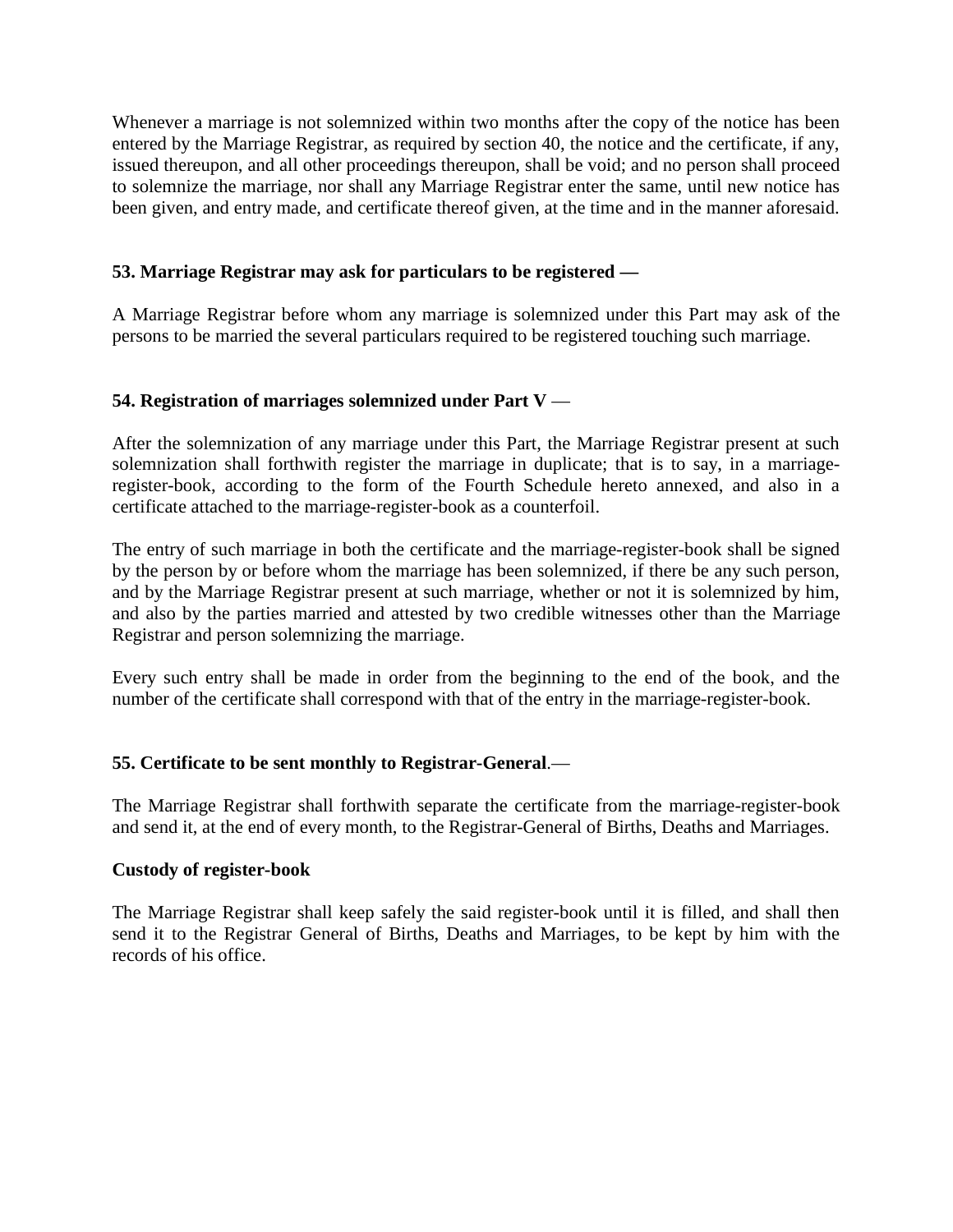## **56. Officers to whom Registrar in Indian States shall send certificates—**

*Rep. by the A.O. 1950*.

## **57. Registrars to ascertain that notice and certificate are understood by Indian Christians**. —

When any Indian Christian about to be married gives a notice of marriage, or applies for a certificate from a Marriage Registrar, such Marriage Registrar shall ascertain whether the said Indian Christian understands the English language, and, if he does not, the Marriage Registrar shall translate, or cause to be translated such notice or certificate, or both of them, as the case may be, to such Indian Christian into a language which he understands; or the Marriage Registrar shall otherwise ascertain whether the Indian Christian is cognizant of the purport and effect of the said notice and certificate.

## **58. Indian Christians to be made to understand declarations**.—

When any Indian Christian is married under provisions of this Part, the person solemnizing the marriage shall ascertain whether such Indian Christian understands the English language, and, if he does not, the person solemnizing the marriage shall, at the time of the solemnization, translate, or cause to be translated, to such Indian Christian, into a language which he understands, the declarations made at such marriage in accordance with the provision of this Act.

## **59. Registration of marriages between Indian Christians**.—

The registration of marriages between Indian Christians under this Part shall be made in conformity with the rules laid down in section 37 (so far as they are applicable), and not otherwise.

## **COMMENTS**

This part of the Act, deals with marriages solemnised by, or in the presence of, a Marriage Registrar. When a marriage is intended to be solemnised by, or in the presence of a Marriage Registrar one of the parties to such marriage shall give notice in writing in the form mentioned in first schedule of the Act to any Marriage Registrar of the district or districts of their residence. The issuance of certificate is essential by the Marriage Registrar before the solemnisation of marriage. When a marriage has not been solemnised within two months after notice, new notice is required.

After the solemnisation of marriage, it is to be registered and the entry of such marriage shall be made in Certificate Book and Marriage Register-Book. The entry shall be signed by both the parties and the Marriage Registrar present and attested by two credible witnesses.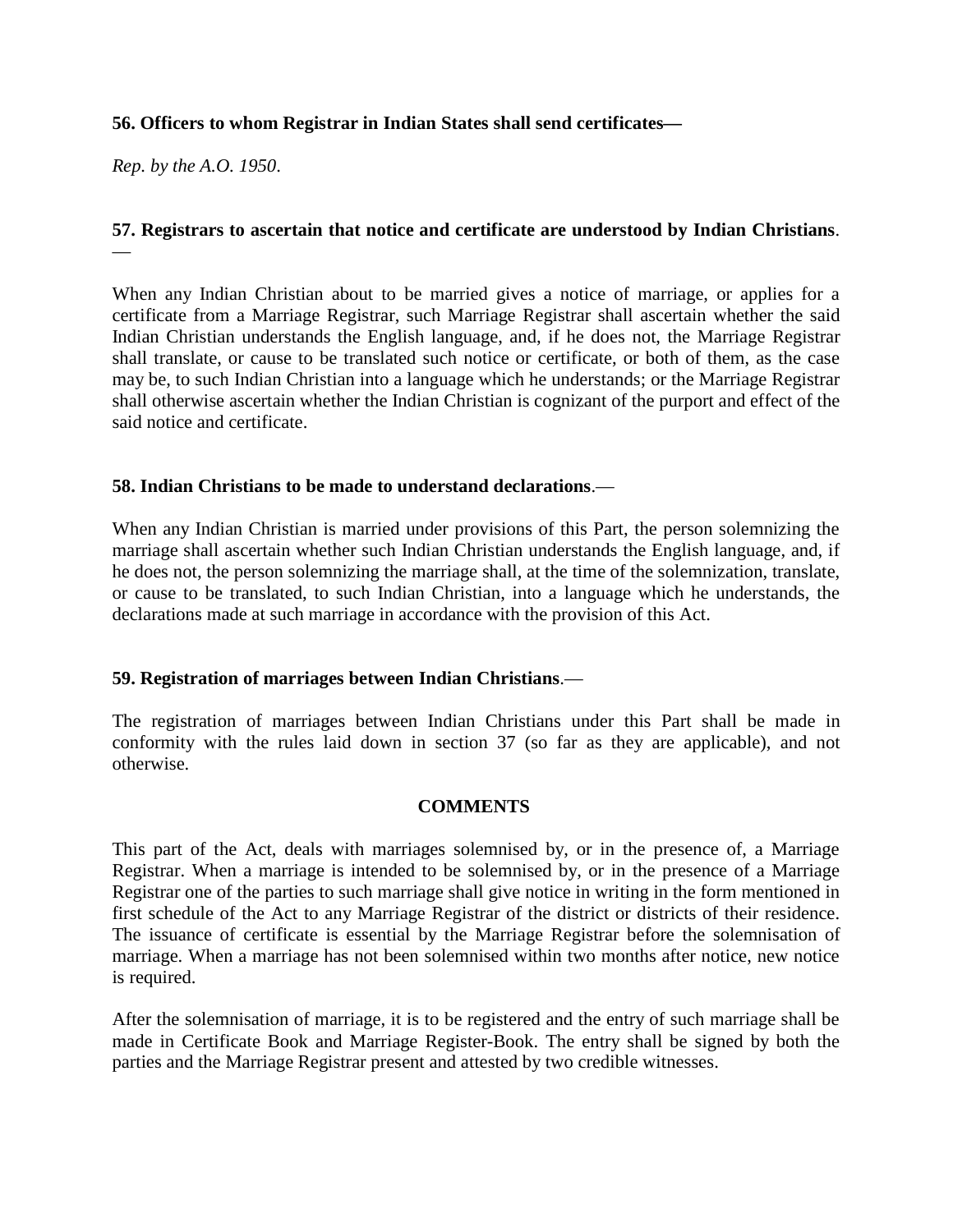# **Part VI - MARRIAGE OF INDIAN CHRISTIANS**

## **60. On what conditions marriages of Indian Christians may be certificate** —

Every marriage between Indian Christians applying for a certificate, shall, without the preliminary notice required under Part III, be certified under this Part, if the following conditions be fulfilled, and to otherwise: —

(1) the age of the man intending to be married shall not be under twenty-one years, and the age of the woman intending to be married shall not be under eighteen years;

(2) neither of the persons intending to be married shall have a wife or husband still living;

(3) in the presence of a person licensed under section 9, and of at least two credible witnesses other than such person, each of the parties shall say to the other—

~I call upon these persons here present to witness that, I, A.B., in the presence of Almighty God, and in the name of our Lord Jesus Christ, do take thee, C.D., to be any lawful wedded wife or husband" or words to the like effect:

## **61. Grant of certificate**.—

When, in respect to any marriage solemnized under this Part, the conditions prescribed in section 60 have been fulfilled, the person licensed as aforesaid, in whose presence the said declaration has made, shall, on the application of either of the parties to such marriage, and, on the payment of a fee of four annas, grant a certificate of the marriage.

The certificate shall be signed by such licensed person, and shall be received in any suit touching the validity of such marriage adds conclusive proof of its having been performed.

## **62. Keeping of register-book an deposit of extracted therefrom with Registrar-General.—**

(1) Every person licensed under section 9 shall keep in English, or in the vernacular language in ordinary use in the district or State in which the marriage was solemnized, and in such form ad the State Government by which he was licensed may from time to time prescribe, a register-book of all marriages solemnized under this Part in his presence, and shall deposit in the office of the Registrar-General of Births, Deaths and Marriage for the territories under the administration of the said State Government, in such form and at such intervals as that Government may prescribe, true and duly authenticated extracts from his register-book of all entries made therein since the last of those intervals.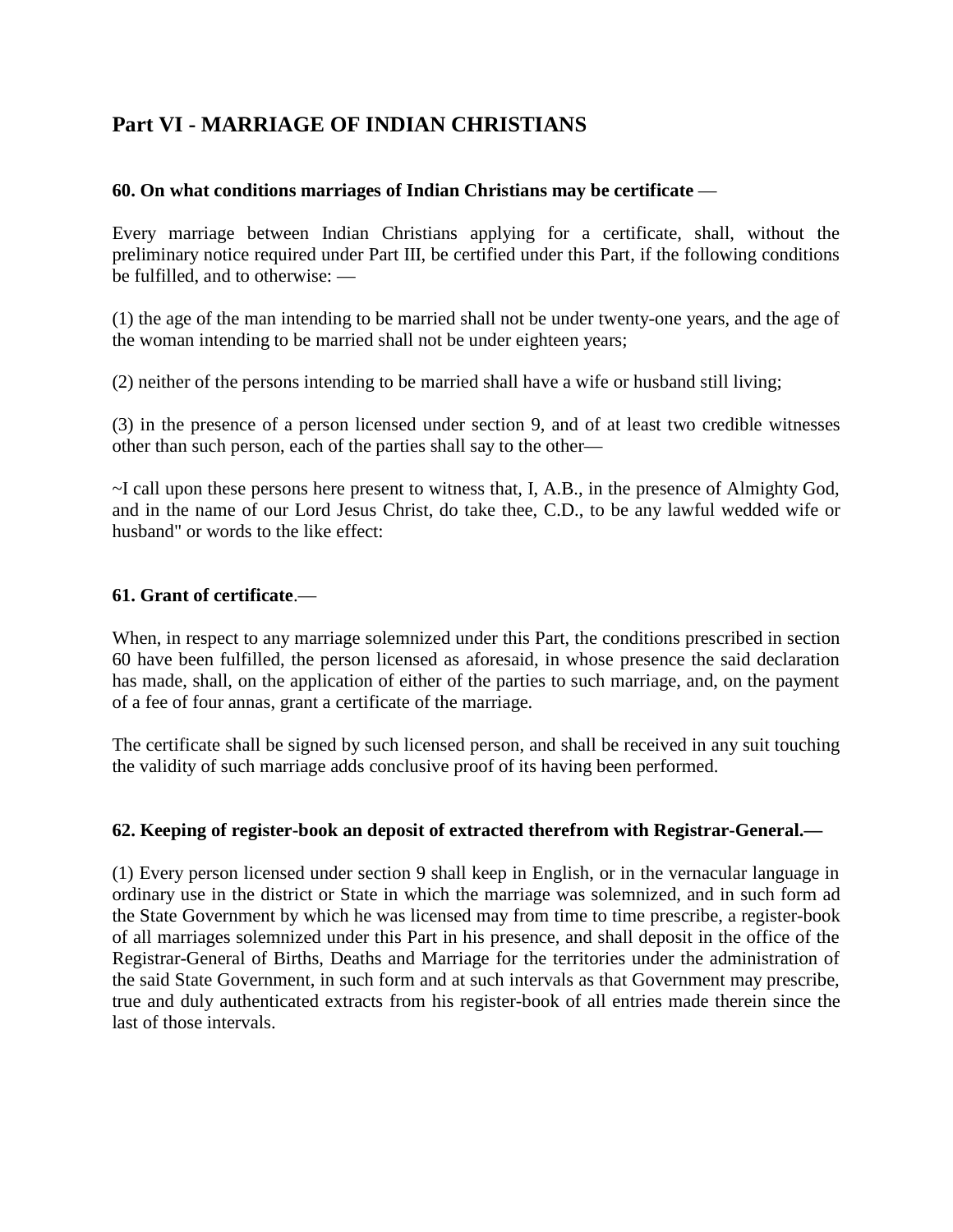#### **63. Searches in register-book and copies of entries**.—

Every person licensed under this Act to grant certificates of marriages, and keeping a marriageregister-book under section 62 shall, at all reasonable times, allow search to be made in such book, and shall, on payment of the proper fee, give a copy, certified under his hand, of any entry therein.

# **64. Books in which marriages of Indian Christians under Part I or Part III are registered**.

The provisions of section 62 and 63, as to the form of register-book depositing extracts therefrom, allowing searches thereof, and giving copies of the entries therein, shall, *mutatis mutandis,* apply to the books kept under section 37.

## **65. Part VI not to apply to Roman Catholics**.—

This Part of this Act, except so much of sections 62 and 63 as are referred to in section 64, shall not apply to marriages between Roman Catholics.

#### **Saving of certain marriages**

—

But nothing herein contained shall invalidate any marriage celebrated between Roman Catholics under the provisions of Part V of Act No, 25 of 1864<sup>1</sup>, previous to the twenty-third day of February, 1865.

#### **COMMENTS**

This part of the Act deals with marriages of Indian Christians. For the marriages among Indian Christians, there is no need of preliminary notice but it must be proved that the age of the bridegroom is not below eighteen years and that of the bride is not under fifteen years. Neither of the parties should have a wife or husband living. The parties to the marriage have to take oath in the name of Almighty God and in the name of Lard Jesus Christ before the Marriage Officer and at least two witnesses.

The Marriage Officer before whom the declaration has been made, shall grant a certificate of marriage and entries shall be made in the Register-Book maintained for this purpose.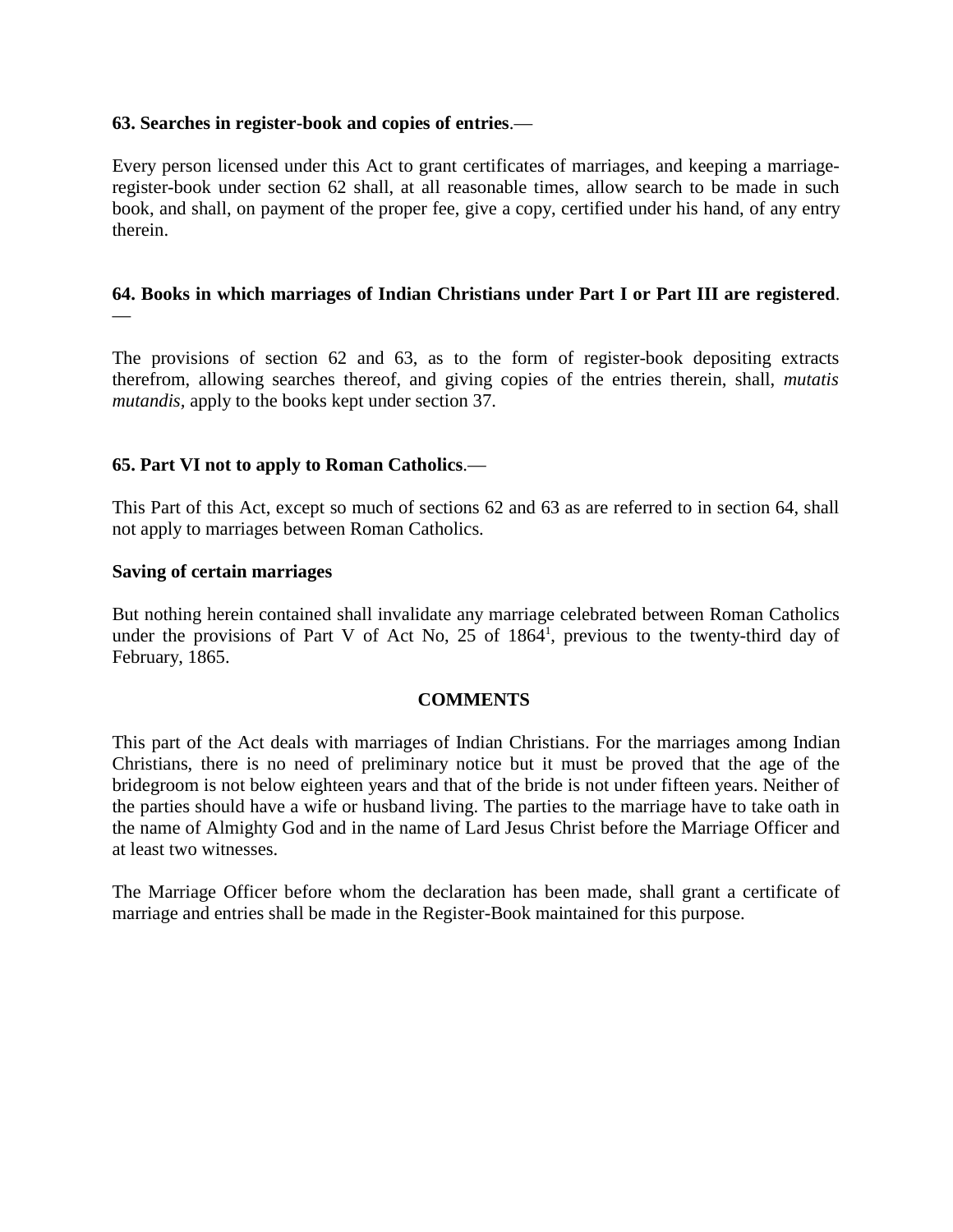# **Part VII - PENALTIES**

## **66. False oath, declaration, notice or certificate for procuring marriage** —

Whoever, for the purpose of procuring a marriage or licence of marriage, intentionally,—

(a) where an oath or declaration is required by this Act, or by any rule or custom of a Church according to the rites and ceremonies of which a marriage is intended to be solemnized, such Church being the Church of England or of Scotland or of Rome, makes a false oath or declaration, or

(b) where a notice or certificate is required by this Act, signs a false notice or certificate.

Shall be deemed to have committed the offence punishable under section 193 of the Indian Penal Code, 1860 (45 of 1860) with imprisonment of either description for a term which may extend to three years and, at the discretion of the Court, with fine.

#### **67. Forbidding by false personation, issue of certificate by Marriage Registrar**.—

Whoever, forbids the issue, by a Marriage Registrar, of a certificate, by falsely representing himself to be a person whose consent to the marriage is required by law, knowing or believing such representation to be false, or not having reason to believe it to be true, shall be deemed guilty of the offence described in section 205 of the Indian Penal Code, 1860 (45 of 1860).

## **68. Solemnizing marriage without due authority**.—

Whoever, not being authorized by section 5 of this Act to solemnize marriages, solemnizes or professes to solemnize, in the absence of Marriage Registrar of the district in which the ceremony takes place, a marriage between persons one or both of whom is or are a Christian or Christians, shall be punished with imprisonment which may extend to ten years, or (in lieu of a sentence, of imprisonment for seven years or upwards) with transportation for a term of not less than seven years, and not exceeding ten years, and shall also be liable to fine.

#### **69. Solemnizing marriage out of proper time, or without witnesses**.—

Whoever knowingly and wilfully solemnizes a marriage between, one or both of whom is or are a Christian or Christians, at any time other than between the hours of six in the morning and seven in the evening, or in the absence of at least two credible witnesses other than the person solemnizing the marriage, shall be punished with imprisonment for a term which may extend to three years, and shall also be liable to fine.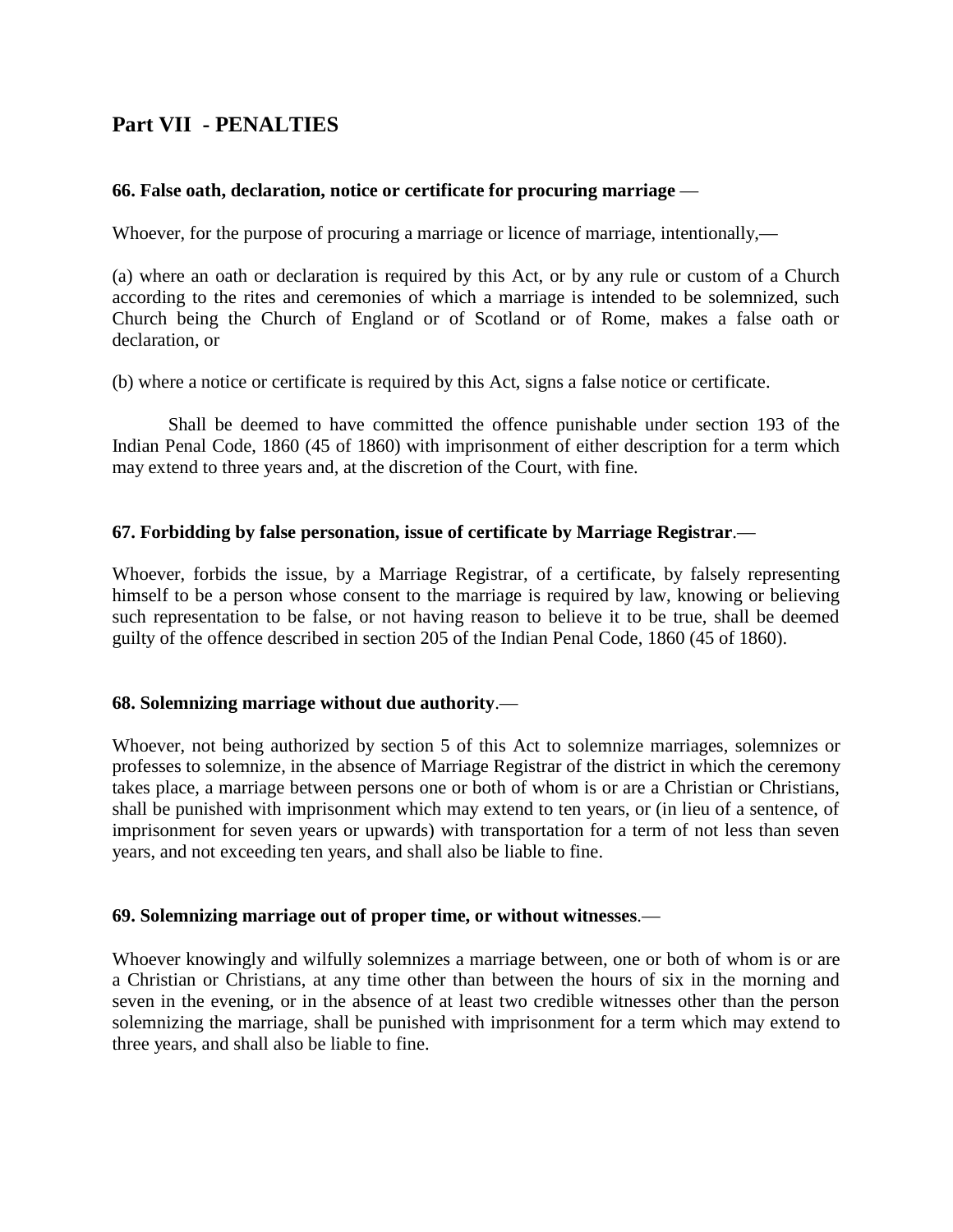## **Saving of marriages solemnized under special licence**

This section does not apply to marriages solemnized under special licences granted by the Anglican Bishop of the Diocese or by his Commissary, nor to marriages performed between the hours of seven in the evening and six in the morning by a Clergyman of the Church of Rome, when he has received the general or special licence in that behalf mentioned in section 10. Nor does this section apply to marriages solemnized by Clergyman of the Church of Scotland according to the rules, rites, ceremonies and customs of the Church of Scotland.

## **70. Solemnizing without notice or within fourteen days after notice, marriage with minor**. —

Any Minister of Religion licensed to solemnize marriages under this Act, who, without a notice in writing, or, when one of the parties to the marriage is a minor and the required consent of the parents or guardians to such marriage had not been obtained, within fourteen days after the receipt by him of notice of such marriage, knowingly and wilfully solemnizes a marriage under Part III, shall be punished with imprisonment for a term which may extend to three years, and shall also be liable to fine.

## **71. Issuing certificate, or marrying, without publication of notice**.—

A Marriage Registrar under this Act, who commits any of the following offences:—

(1) knowingly and wilfully issues any certificate for marriage, or solemnizes any marriage, without publishing the notice of such marriage as directed by this Act;

## **Marrying after expiry of notice**

(2) after the expiration of two months after the copy of the notice has been entered as required by section 40 in respect of any marriage, solemnizes such marriage;

## **Solemnizing marriage with minor within fourteen days, without authority of court or without sending copy of notice**

(3) solemnizes, without an order of a competent court authorizing him to do so, any marriage, when one of the parties is a minor, before the expiration of fourteen days after the receipt of the notice of such marriage, or without sending, by the post or otherwise, a copy of such notice to the Senior Marriage Registrar of the district if there be more Marriage Registrars of the district than one, and if he himself be not the Senior Marriage Registrar;

## **Issuing certificate against authorized prohibition**

(4) issues any certificate the issue of which has been prohibited, as in this Act provided, by any person authorized to prohibit the issue thereof, shall be punished with imprisonment for a term which may extend to five years, and shall also be liable to fine.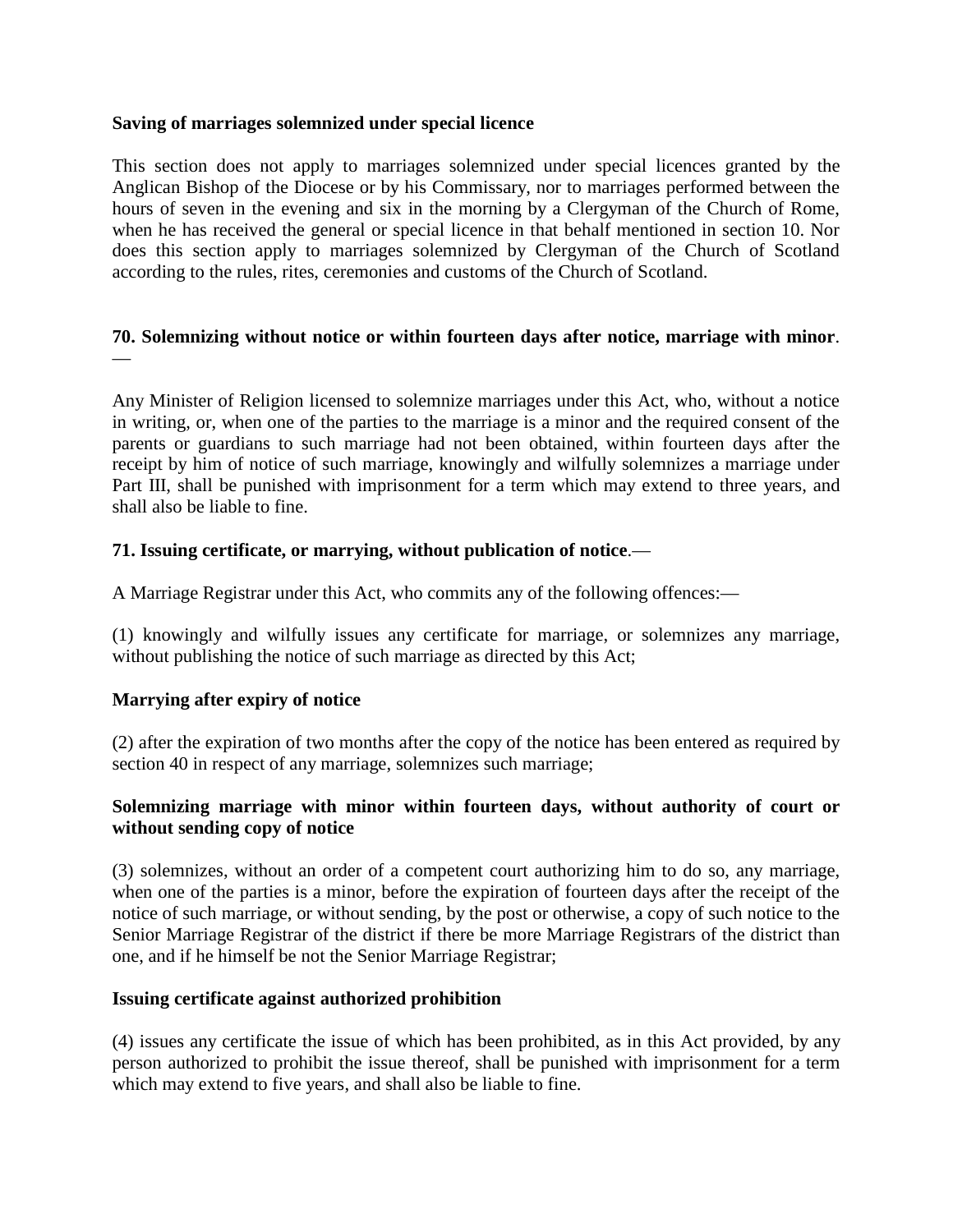## **72. Issuing certificate after expiry of notice, or, in case of minor, within fourteen days after notice, or against authorized prohibition**.—

Any Marriage Registrar knowingly and wilfully issuing any certificate for marriage after the expiration of two months after the notice has been entered by him as aforesaid, or knowingly and wilfully issuing, without the order of a competent court authorizing him so to do, any certificate for marriage, where one of the parties intending marriage is a minor, before the expiration of fourteen days after the entry of such notice, or any certificate the issue of which has been forbidden as aforesaid by any person authorized in this behalf, shall be deemed to have committed an offence under section 166 of the Indian Penal Code, 1860 (45 of 1860).

## **73. Persons authorized to; solemnize marriage (other than clergy of Churches of England, Scotland or Rome).—**

Whoever being authorized under this Act to solemnize a marriage, an not being a Clergyman of the Church of England solemnizing a marriage after due publication of banns, or under a licence from the Anglican Bishop of the Diocese or a Surrogate duly authorized in that behalf, or, not being a Clergyman of the Church of Scotland, solemnizing a marriage according to the rules, rites, ceremonies and customs of that Church, or, not being a Clergyman of the Church of Rome, solemnizing a marriage according to the rites, rules, ceremonies and customs of that Church,

## **Issuing certificate, or marrying, without publishing notice, or after expiry of certificate**

Knowingly and wilfully issues any certificate for marriage under this Act, or solemnizes any marriage between such persons as aforesaid, without publishing, or causing to be affixed, the notice of such marriage as directed in Part III of this Act, or after the expiration of two months after the certificate has been issued by him;

## **Issuing certificate for, or solemnizing, marriage with minor, within fourteen days after notice**

Or knowingly and wilfully issues any certificate for marriage, or solemnizes a marriage between such persons when one of the persons intending marriage is a minor, before the expiration of fourteen days after the receipt of notice of such marriage, or without sending, by the post or otherwise, a copy of such notice to the Marriage Registrar, or, if there be more Marriage Registrars than one, to the Senior Marriage Registrar of the district;

Issuing certificate authorizedly forbidden; or knowingly and wilfully issues any certificate the issue of which has been forbidden, under this Act, by any person authorized to forbid the issue;

## **74. Unlicensed person granting certificate pretending to be licensed** —

Whoever, not being licensed to grant a certificate of marriage under Part VI of this Act, grants such certificate intending thereby to make it appear that he is so licensed, shall be punished with imprisonment for a term which may extend to five years, and shall also be liable to fine.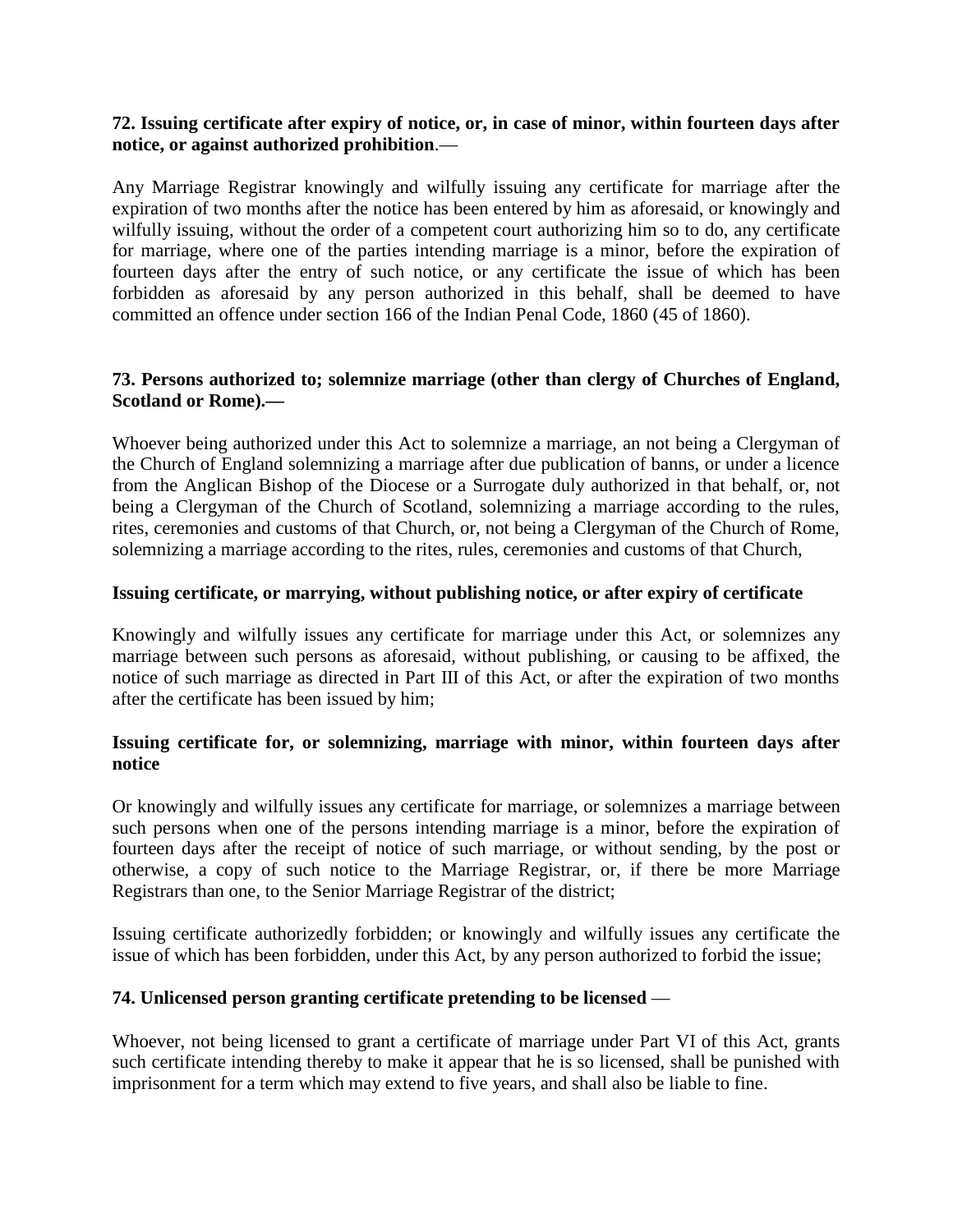Whoever, being licensed to grant certificate of marriage under Part VI of this Act, without just cause refused or wilfully neglects or omits, to perform any of the duties imposed upon him by that Part shall be punished with fine which may extend to one hundred rupees.

## **75. Destroying or falsifying register-book.—**

Whoever, by himself or another, wilfully destroys or injures any register-book or the counterfoil certificate thereof, or any part thereof, or any authenticated extract therefrom, or falsely makes or counterfeits any part of such register-book or counterfoil certificates, or wilfully inserts any false entry in any such register-book or counterfoil certificate or authenticated extract, shall be punished with imprisonment for a term which may extend to seven years, and shall also be liable to fine.

## **76. Limitation of prosecutions under Act.—**

The prosecution for every offence punishable under this Act shall be commenced within two years after the offence is committed.

## **COMMENTS**

This part of the Act, deals with penalties which can be imposed on the persons making false declarations or signing false notice or certificate. These acts have been made punishable under section 193 of the Indian Penal Code. The punishment provided is upto three years. The making of a false declaration, must be intentional.

Solemnizing marriage without due authority has also been made punishable under the Act and the punishment provided extends to ten years. Similarly if a person solemnizes a marriage under this Act at any time other than between the hours of six in the morning and seven in the evening or in the absence of two credible witnesses, he is guilty of an offence punishable with imprisonment for a term which may extend to three years, and shall also be liable to fine. There is no express prohibition preventing a person professing Christianity from marrying a non-Christian by non-Christian ceremony.

# **Part VIII - MISCELLANEOUS**

## **77. What matters need not be proved in respect of marriage in accordance with Act** —

Whenever any marriage has been solemnized in accordance with the provisions of section 4 and 5, it shall not be void merely on account of any irregularity in respect of any of the following matters, namely:—

(1) any statement made in regard to the dwelling of the persons married, or to the consent of any person whose consent to such marriage is required by law, (2) the notice of the marriage;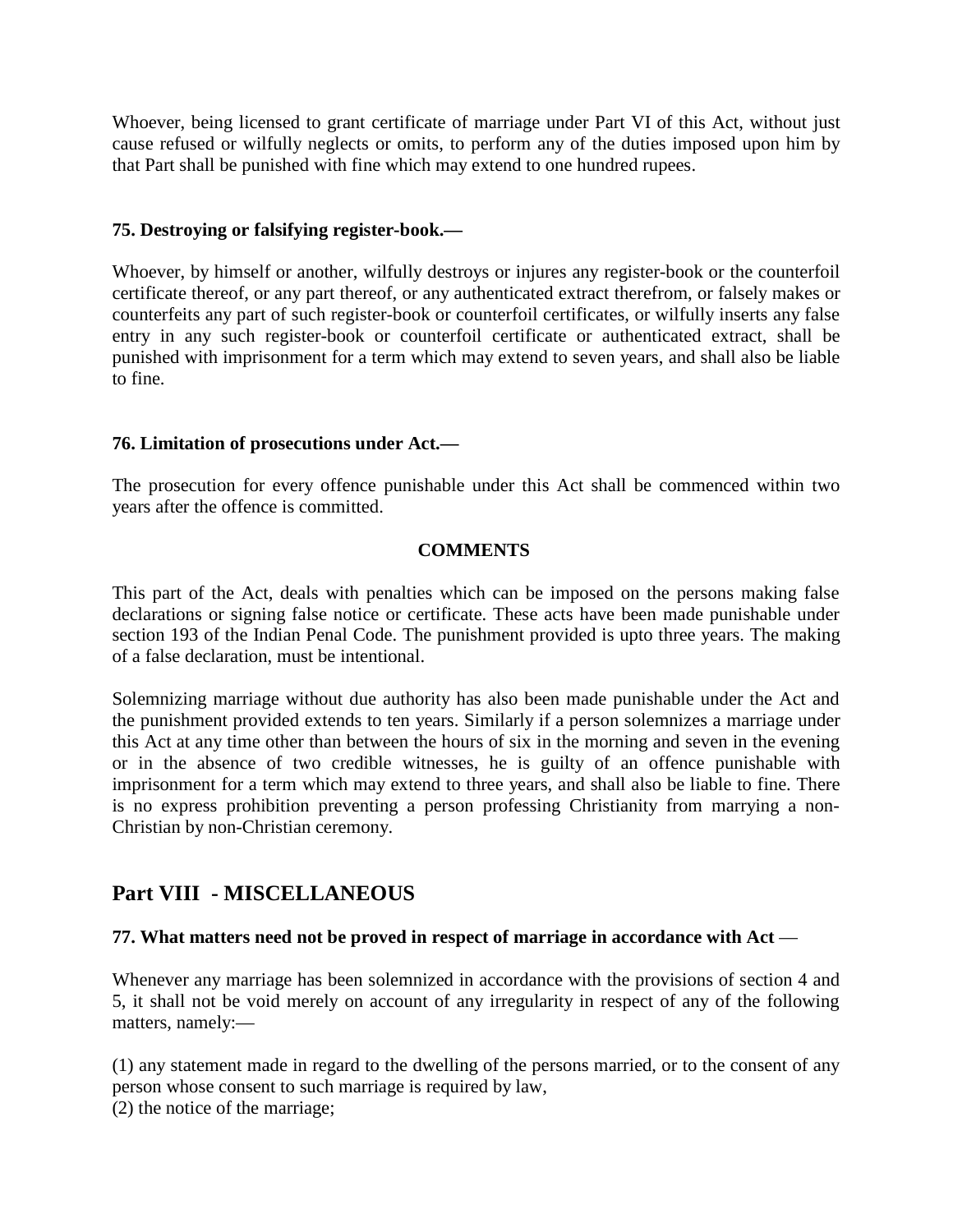- (3) the certificate or translation thereof;
- (4) the time and place at which the marriage has been solemnized;
- (5) the registration of the marriage.

## **78. Corrections or errors.—**

Every person charged with the duty of registering any marriage, who discover any error in the form or substance of any such entry, may, within one month next after the discovery of such error, in the presence of the person married, or in case of their death or absence, in the presence of two other credible witnesses, correct the error by entry in the margin, without any alteration of the original entry, and shall sign the marginal entry, and add thereto the date of such correction, and such person make the like marginal entry in the certificate thereof. And every entry made under this section shall be attested by the witnesses in whose presence it was made. And, in case such certificate has been already sent to the Registrar-General of Births, Deaths and Marriages, such person shall make and send in like manner a separate certificate of the original erroneous entry, and of the marginal correction therein made.

## **79. Searches and copies of entries**.—

Every person solemnizing a marriage under this Act, and hereby required to register the same, and every Marriage Registrar or Registrar-General of Births, Deaths and Marriages having the custody for the time being of any register of marriages, or any certificate, or duplicate, or copies of the certificate, under this Act, shall, on payment of the proper fees, at all reasonable times, allow searches to be made in such register, or for such certificate, or duplicate or copies, and give a copy under his hand of any entry in the same.

## **80. Certified copy of entry in marriage-register,** *etc.,* **to be evidence —**

Every certified copy, purporting to be signed by the person entrusted under this Act with the custody of any marriage-register or certificate, or duplicate, required to be kept or delivered under this Act, of any entry of a marriage in such register or of any such certificate or duplicate, shall be received evidence of the marriage purporting to be so entered, or of the facts purporting to be so certified therein, without further proof of such register or certificate, or duplicate, or of any entry therein, respectively, or of such copy.

## **81. Certificates of certain marriages to be sent to Central Government —**

The Registrar-General of Births, Deaths and Marriages shall, at the end of every quarter in each year, select, from the certificates of marriages forwarded to him, during such quarter, the certificates of the marriages of which the Government by whom he was appointed may desire that evidence shall be transmitted to England, and shall send the same certificate, signed by him to the Central Government.

## **82. State Government to prescribe fees**.—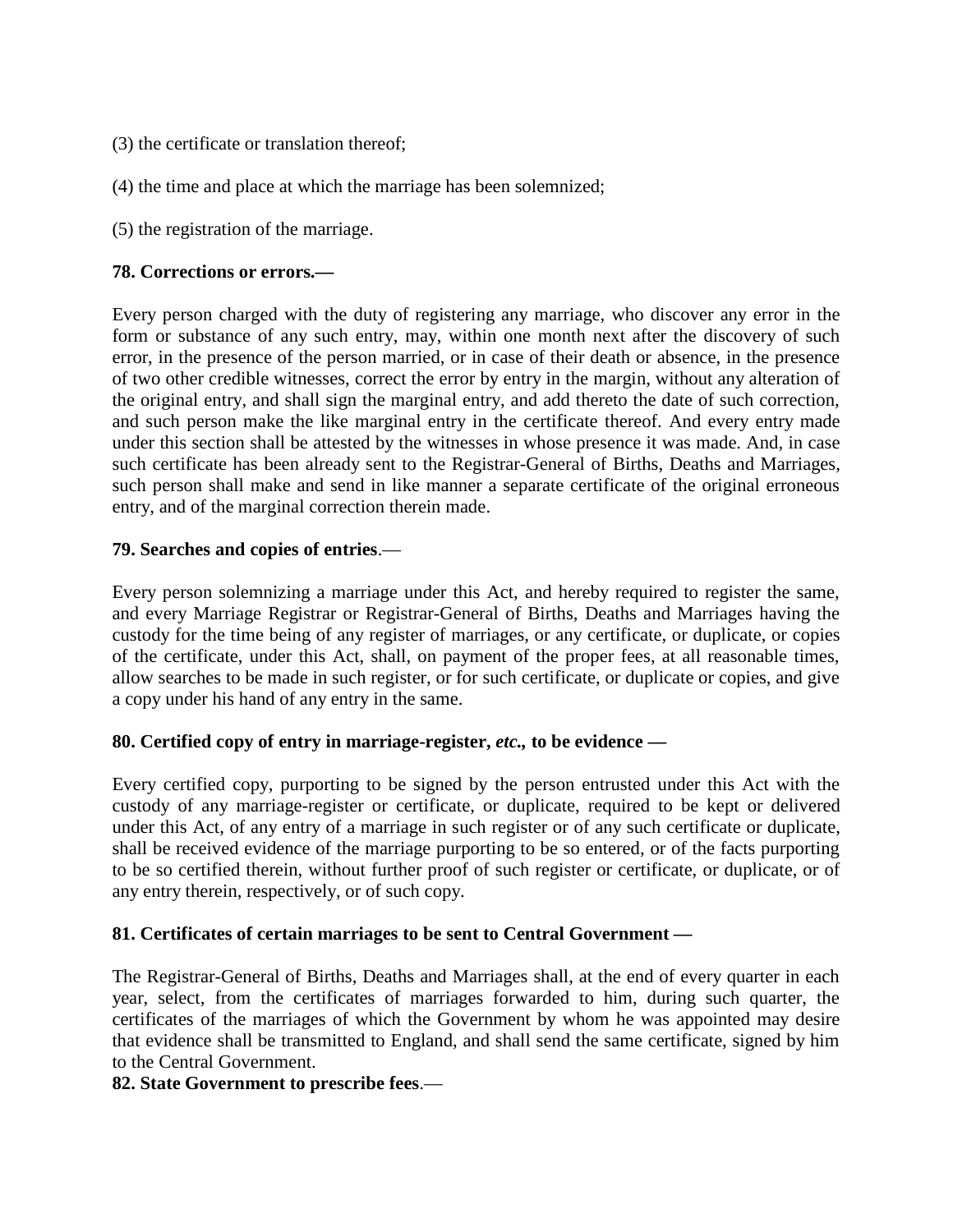Fees shall be chargeable under this Act for—

receiving and publishing notices of marriages;

issuing certificates for marriages by Marriage Registrars, and registering marriages by the same;

entering protest against, or prohibitions of, the issue of certificate for marriage by the said Registrars; searching register-books or certificates, or duplicates, of copies thereof; giving copies of entries in the same under sections 63 and 79,

the State Government shall fix the amount of such fees respectively, and may from time to time vary or remit them either generally or in special cases, as to it may seem fit.

## **83. Power to make rules —**

(1) The State Government may, by notification in the Official Gazette, make rules in regard to the disposal of the fees mentioned in section 82, the supply of register book, and the preparation and submission of returns of marriage solemnized under this Act.

(2) Every rule made by the State Government under this section shall be laid, as soon as may be after it is made, before the State Legislature.

## **84. Power to prescribe fees and rules for Indian States** —

*Rep. by A.O. 1950.*

## **85. Power to declare who shall be District Judge** —

The State Government may, by notification in the Official Gazette, declare who shall, in any place to which this Act applies, be deemed to be the District Judge.

## **86. Powers and functions exercisable as regards Indian States**.—

*Rep. by A.O. 1950*.

## **87. Saving of Consular marriages**.—

Nothing in this Act applies to any marriage performed by any Minister, Consult, or Consular Agent between subjects of the State which he represents and according to the laws of such State.

## **88. Non-validation of marriages within prohibited degrees**.—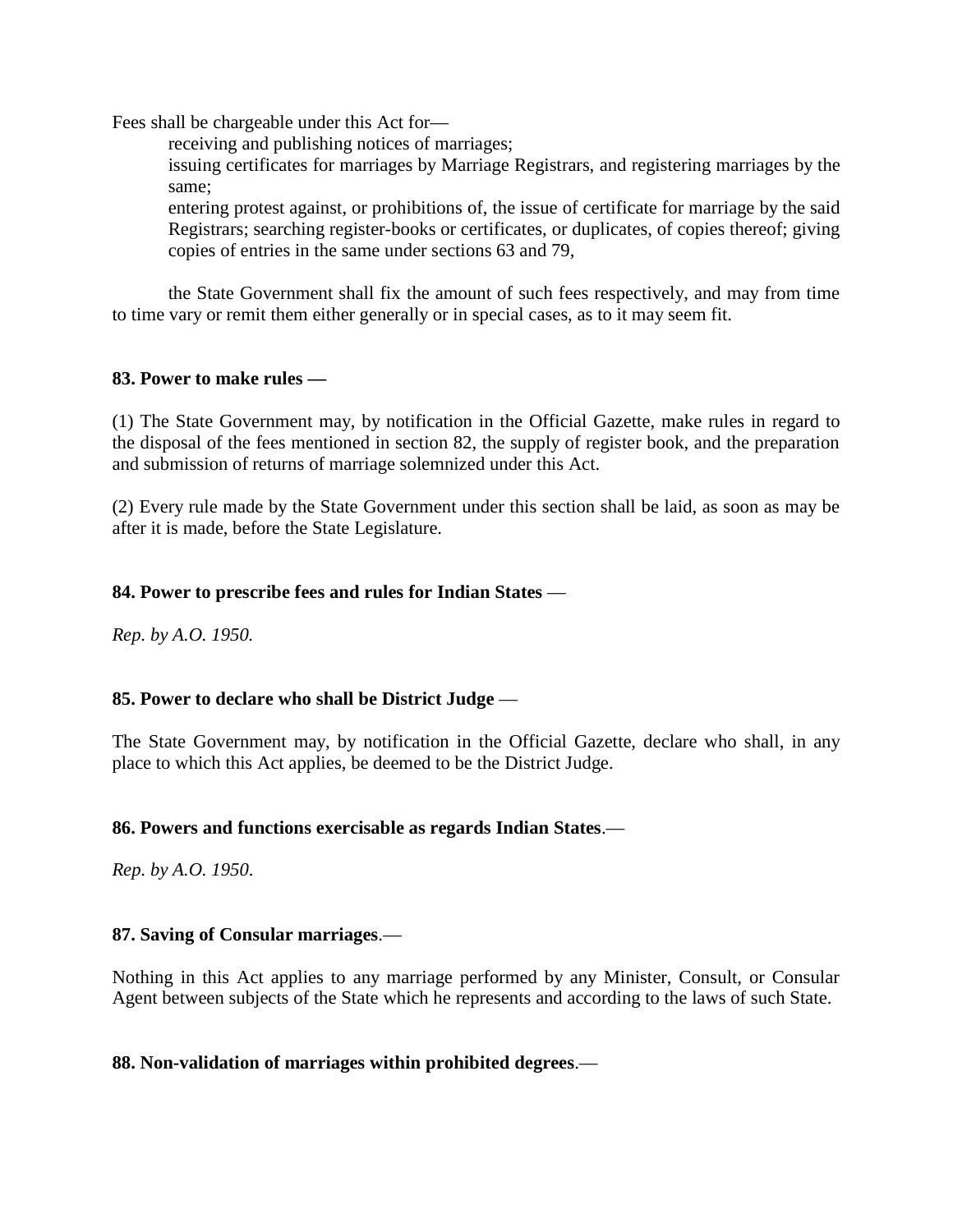Nothing in this Act shall be deemed to validate any marriage which the personal law applicable to either of the parties forbids him or her to enter into.

## **COMMENTS**

This part of the Act, deals with miscellaneous matters concerning the marriages under this Act. The marriage solemnised under this Act does not become void on account of minor irregularities. The errors can be corrected. Section 88 of the Act does not validate a marriage which would be invalid elsewhere as being against the personal law.

#### **SCHEDULE I**

(See sections 12 and 38)

## **NOTICE OF MARRIAGE**

To a Minister [or Registrar or

I hereby give you notice that a marriage is intended to be had, within three calendar months from the date hereof, between me and the other party herein named and described (that is to say):— Names Condition Rank or Age Dwelling Length of Church, chapel District in profession place residence or place of which the worship in other party which the resides, marriage is to when the be solemnized parties dwell in different districts

*James Widower Carpenter Of 16, Clive 23 days Smith full age Street Free Church* 

*——————————————————————————————————————————— ——— of Scotland Martha Spinster ——— Minor 20, Has- More than Church, Green tings a month Calcutta Street* Witness my hand, this..................day of........seventy two.

(Signed) JAMES SMITH

[The *Italics* in this schedule are to be filled up, as the case may be, and the blank division thereof is only to be filled up when one of the parties lives in another district.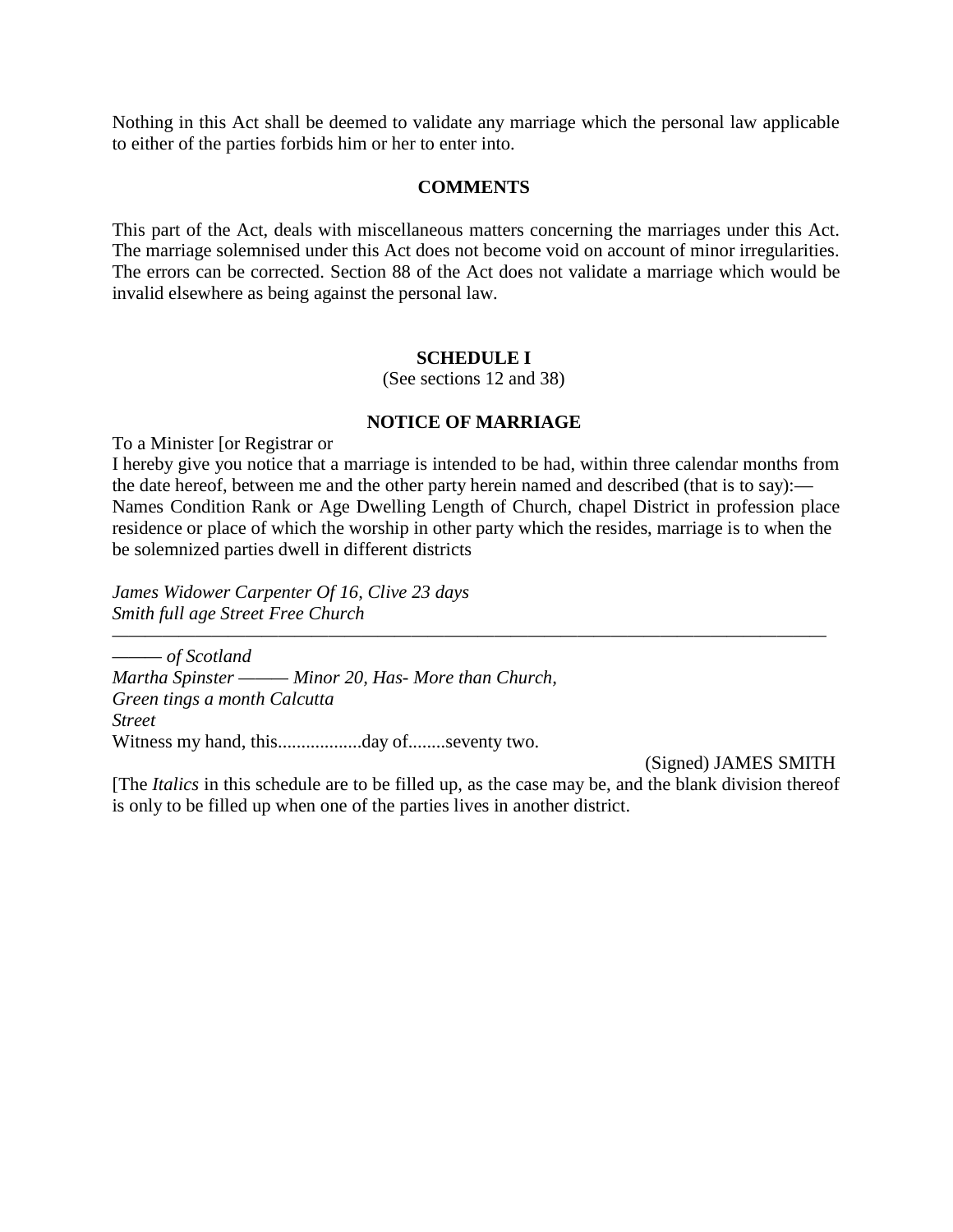#### **SCHEDULE II**

(See sections 24 and 50)

## **CERTIFICATE OF RECEIPT OF NOTICE**

I,..........do hereby certify that, on the day of,.........notice was duly entered in my Marriage Notice Book of the marriage in attended between the parties therein named and described, delivered under the hand of...., one of the parties (that is to say):— Names Condition Rank or Age Dwelling Length of Church, chapel District in profession place residence or place of which the worship in other party which the resides, marriage is to when the be solemnized parties dwell in different districts *James Widower Carpenter Of 16, Clive 23 days Smith full age Street Free Church* 

*——— of Scotland* 

*Martha Spinster ——— Minor 20, Has- More than Church, Green tings a month Calcutta Street* and that the declaration, or oath required by section 17 or 41 of the Indian Christian Marriage Act, 1872, has been duly made by the said (*James Smith*). Date of notice entered The issue of this certificate has not been prohibited by any person authorized to forbid the Date of Certificate given issue thereof. Witness my hand, this................day of.................seventy-two

*———————————————————————————————————————————*

*(Signed)*

This certificate will be void, unless the marriage is solemnized on or before the........day of........ [The italics in the schedule are to be filled up, as the case may be, and the blank division thereof only to be filled up when one of the parties lives in another district.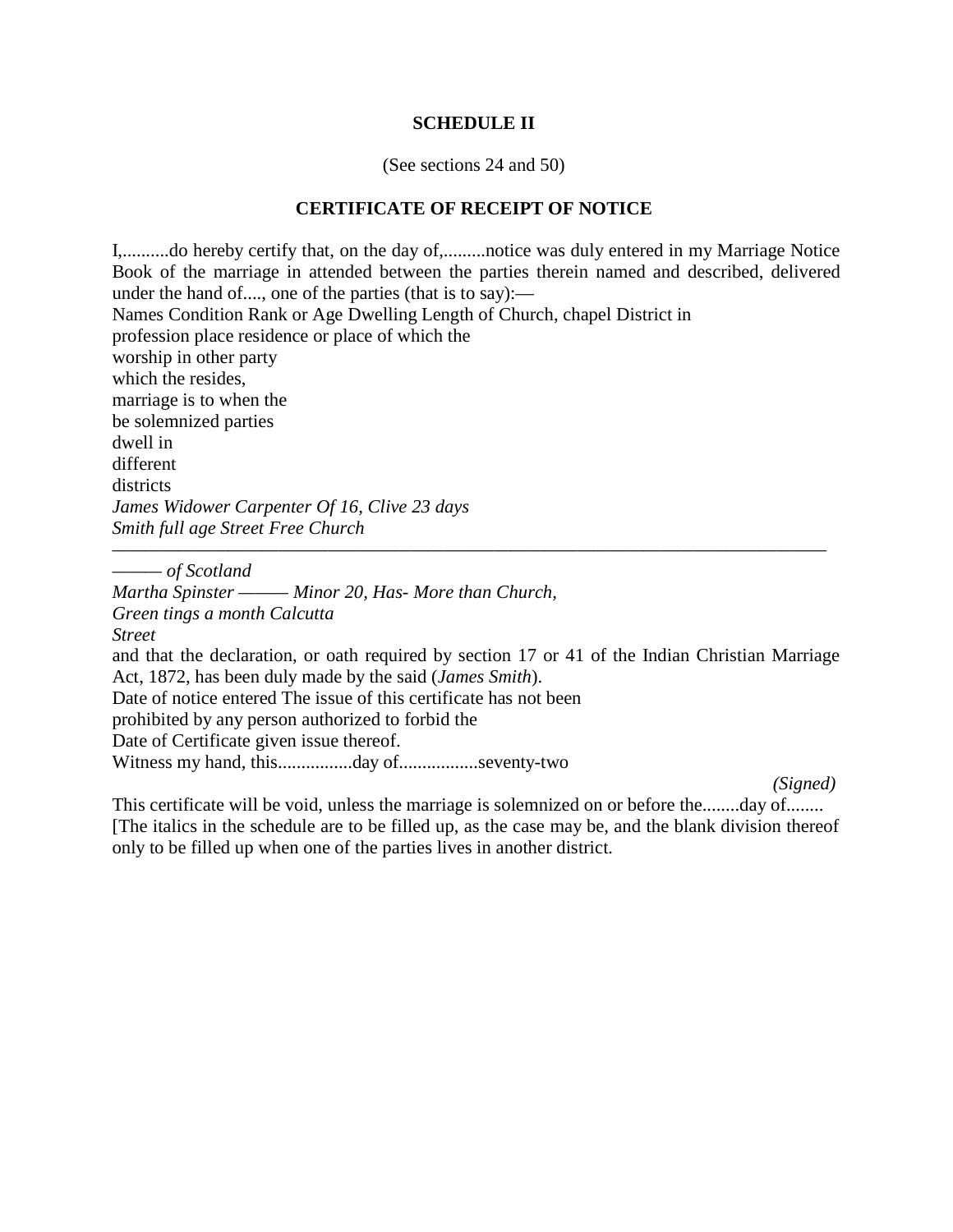#### **SCHEDULE III**

(See sections 28 and 31)

#### **FORM OF REGISTER OF MARRIAGES**

*Quarterly Returns of Marriages for*

The Archdeaconry of Calcutta, Madras, Bombay, I........................, Registrar of the Archdeaconry of Calcutta, Madras, do hereby Bombay, certify that the annexed are correct copies of the originals and Official Quarterly Returns of Marriage within the Archdeaconry of Calcutta, as made and transmitted to me for the quarter Madras, Bombay, commencing the...........day of.........ending the.....day of.....in the year of Our Lord........ *Signature of Registrar)* Registrar of the Archdeaconry of Calcutta, Madras, Bombay, Allahabad, Barrackpore, MARRIAGES solemnized at Bareilly, Calcutta, etc. etc. WHEN MARRIED NAME OF PARTIES Condition ——————————————————————————————————————

 $-$  Age Year Month Day Christian Surname Rank or Residence Father's By banns Signature Signature Signature profession at the time name and of license of the of two or of the person of marriage surname parties more solemnizing witnesses the marriage present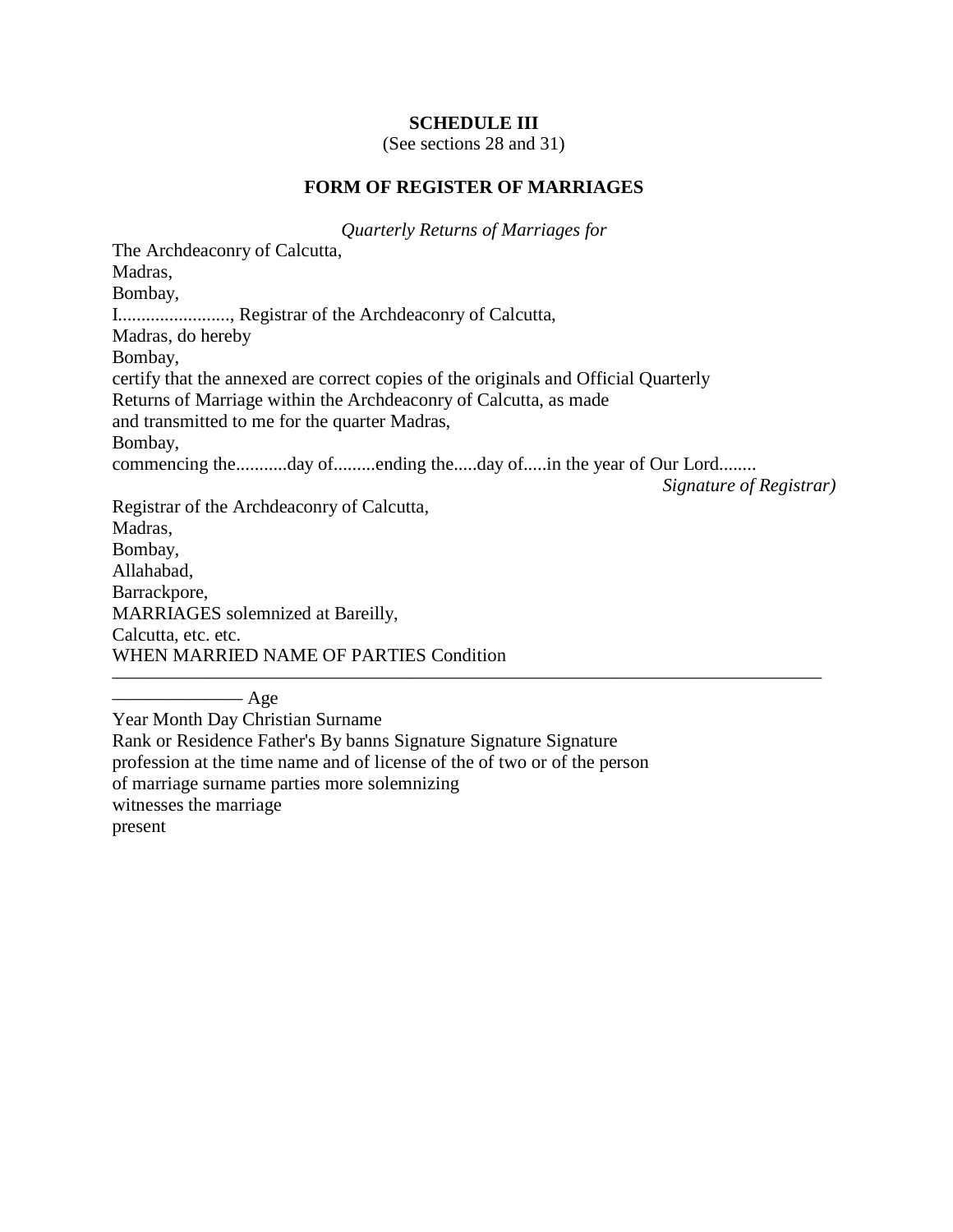#### **SCHEDULE IV**

#### *(See* sections 32 and 54)

#### **MARRIAGE REGISTER BOOK**

Num- When married Name of parties Age Condi Rank Resi- Father's ber — tion or prof dence name

Chris- Sur- fession at the and tian name time of surname name marriage Day Month Year *James White 26 Wido- Car- Agra William years wer penter White Martha Duncan 17 Spins- — Agra John years ter Duncan* Married in the...... This marriage was James White John Smith solemnized between us in the presence of Marth Duncan, John Green,

#### **CERTIFICATE OF MARRIAGE**

Num- When married Name of parties Age Condi Rank Resi- Father's ber ————————————— tion or prof dence name Chris- Sur- fession at the and tian name time of surname name marriage Day Month Year *James White 26 Wido- Car- Agra William years wer penter White Martha Duncan 17 Spins- — Agra John years ter Duncan* Married in the...... This marriage was James White John Smith solemnized between us in the presence of Marth Duncan, John Green,